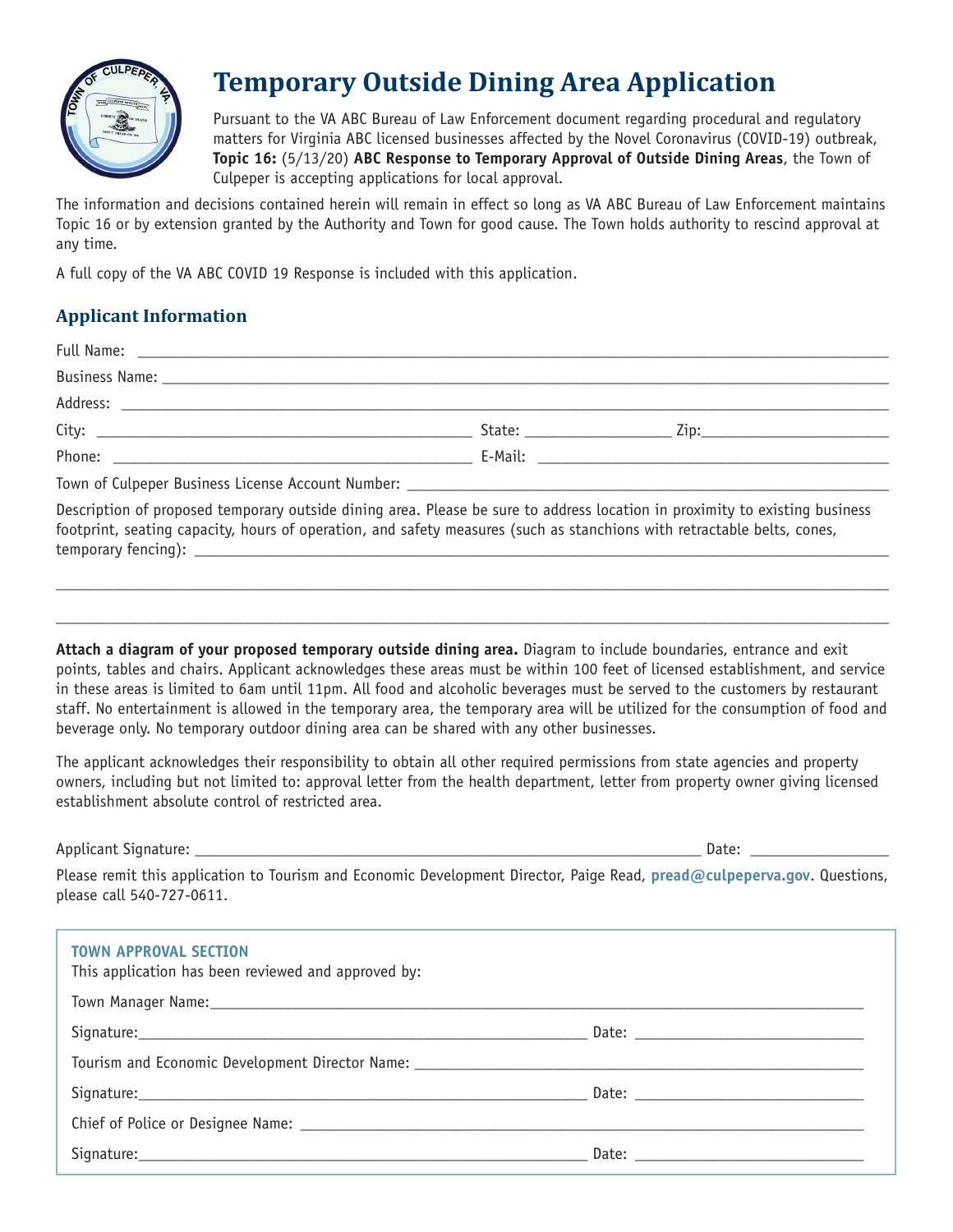Virginia Alcoholic Beverage Control Authority

**Chief Executive Officer** Travis G. Hill



Chair Maria J. K. Everett

**Vice Chair** Beth G. Hungate-Noland

> **Board of Directors** William D. Euille Gregory F. Holland Mark E. Rubin

May 13, 2020

Pursuant to Executive Order Fifty One (51) and Executive Order Fifty Three (53), Declaration of a State of Emergency due to Novel Coronavirus (COVID-19), and acting under the Authority, this document will contain the responses of the VA ABC Bureau of Law Enforcement regarding procedural and regulatory matters for Virginia ABC licensed businesses affected by the Novel Coronavirus (COVID-19) outbreak.

The information and decisions contained herein will remain in effect so long as Executive Order 51 and Executive Order 53 remains applicable or by extension granted by the Authority for good cause shown.

All matters contained herein will be continuously updated and changes denoted within this document by date and revision as applicable.

Questions regarding this document or the information contained within should be addressed to the Bureau of Law Enforcement at 804-213-4565 or [enforcement@abc.virginia.gov](mailto:enforcement@abc.virginia.gov)

Zi 5 WW

Travis G. Hill

Chief Executive Officer

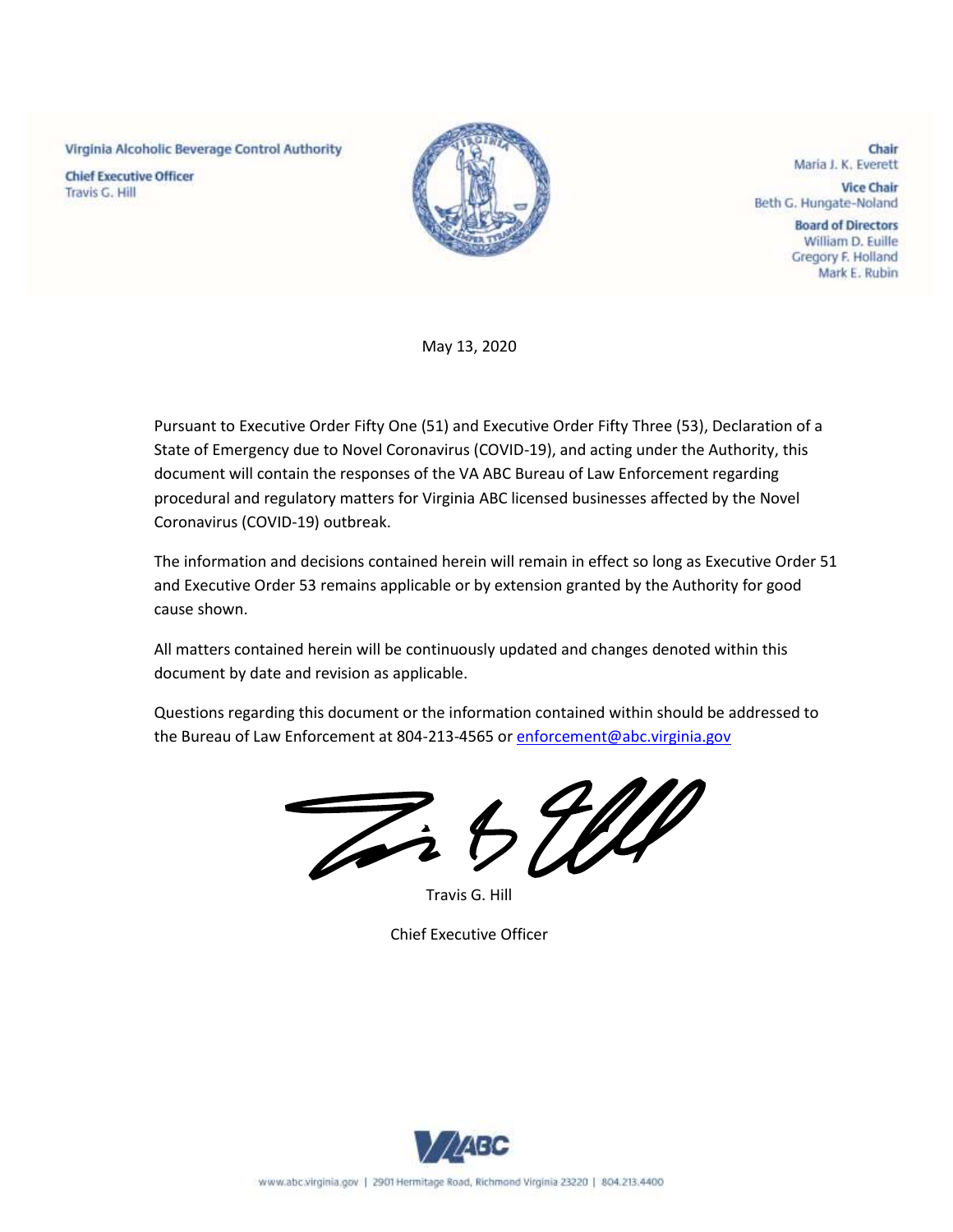## **Topic 1: (03/13/20) ABC response to the return of product by wholesalers from retailers affected by COVID -19**

- **Purpose:** Pursuant to Executive Order 51 dated March 12, 2020, the Virginia Alcoholic Beverage Control Authority is offering the following opinion in regard to 3VAC5-30-10.
- **Background:** Currently under Virginia Regulation a manufacturer, importer, bottler, broker, or wholesaler, or its representative, may not sell or offer to sell alcoholic beverages to a retailer with the privilege of return, except for ordinary and usual commercial reasons as set forth below:

a. Products defective at the time of delivery may be replaced;

b. Products erroneously delivered may be replaced or money refunded;

c. Products of which a manufacturer or importer discontinues production or importation may be returned and money refunded if no lawful exchange under subdivision 3 g of this subsection is available and if prior written approval is provided by the board;

d. Resalable draft beer may be returned and money refunded;

e. Products in the possession of a retail licensee whose license is terminated by operation of law, voluntary surrender or order of the board may be returned and money refunded upon permit issued by the board;

f. Products which have been condemned and are not permitted to be sold in this Commonwealth may be replaced or money refunded upon permit issued by the board; or

g. Alcoholic beverages may be exchanged on an identical quantity and brand basis for quality control purposes. Where production of the product has been discontinued, the distributor may exchange the product for a product from the same manufacturer on an identical quantity and comparable wholesale price basis. Any such exchange shall be documented by the word "exchange" on the proper invoice.

**Held:** The Authority acting under the abilities granted within Executive Order 51 has made the decision to grant this one time exception to allow a deviation from the regulation in which wholesalers may pick up wine and beer products from licensees in which their immediate operations have been affected by the Novel Coronavirus (COVID-19). Also, a refund of

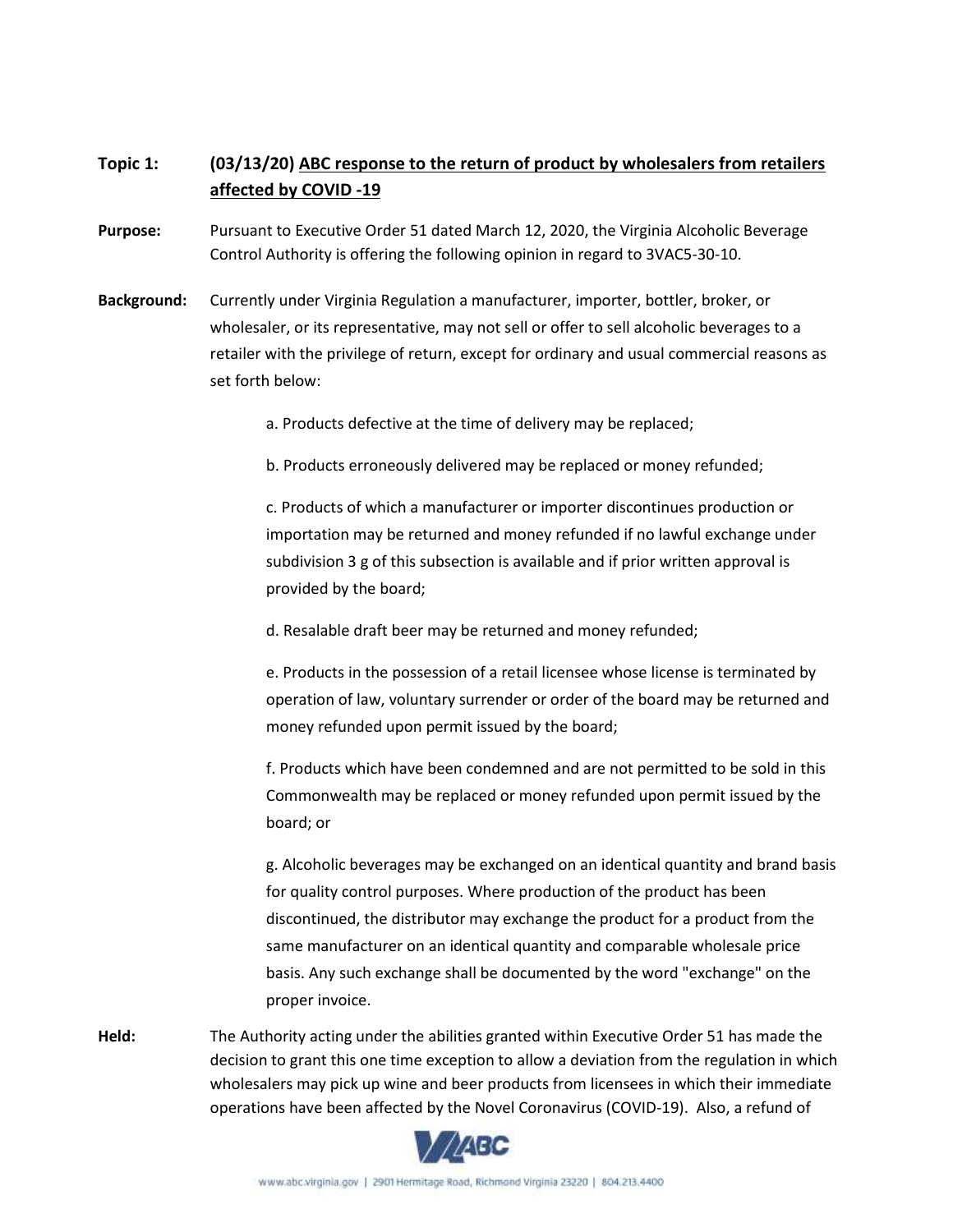money associated with that specific pick-up may be given to that licensee by such wholesaler. Any such pick up and refund shall be documented by the wholesaler on the proper invoice. (Ex: Wholesaler pickup of 100 cases of ABC Beer from retailer due to COVID-19 cancellation of XYZ concert, \$200 refunded CK#9999 to retailer.)

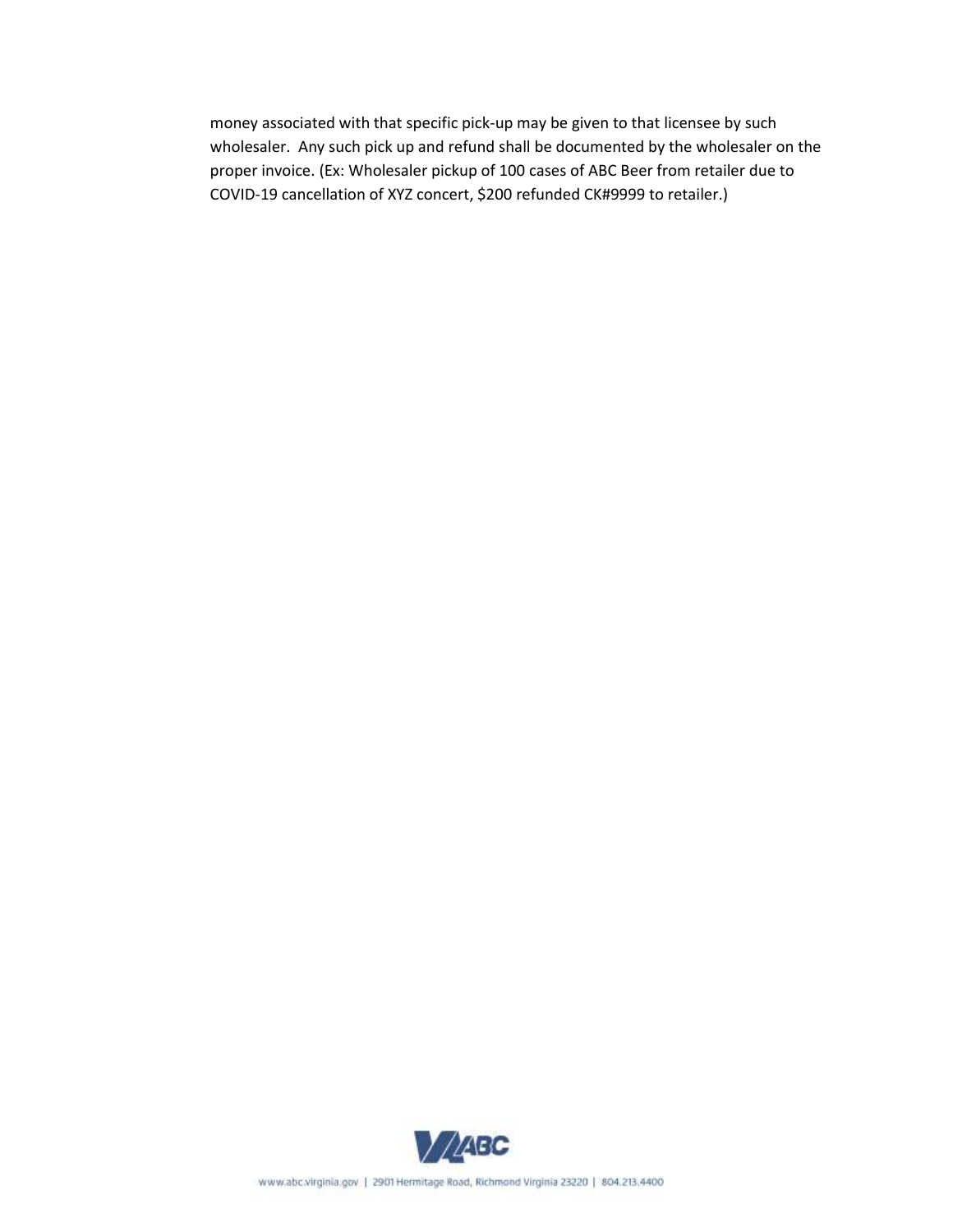## **Topic 2: (03/13/20) ABC response to the requirement for signature by purchaser at the time of delivery on invoices covering such sale.**

**Purpose:** Pursuant to Executive Order 51 dated March 12, 2020, the Virginia Alcoholic Beverage Control Authority is offering the following opinion in regard to 3VAC5-30-30.

**Background:** Currently under Virginia Regulation sales of wine or beer between wholesale and retail licensees of the board shall be for cash paid and collected at the time of or prior to delivery, except where payment is to be made by electronic fund transfer as hereinafter provided. Each invoice covering such a sale or any other sale shall be signed by the purchaser at the time of delivery and shall specify the manner of payment.

**Held:** The Authority acting under the abilities granted within Executive Order 51 has made the decision to grant this one time exception to allow a deviation from the regulation in which wholesalers may make deliveries to retail licensees and forgo the requirement to get a retailer's signature when making a delivery.

> However, in lieu of colleting the actual physical signature of the purchaser, the wholesaler making the delivery will denote on the invoice the legible full name of the individual that is receiving the delivery as well as their applicable title within the business.

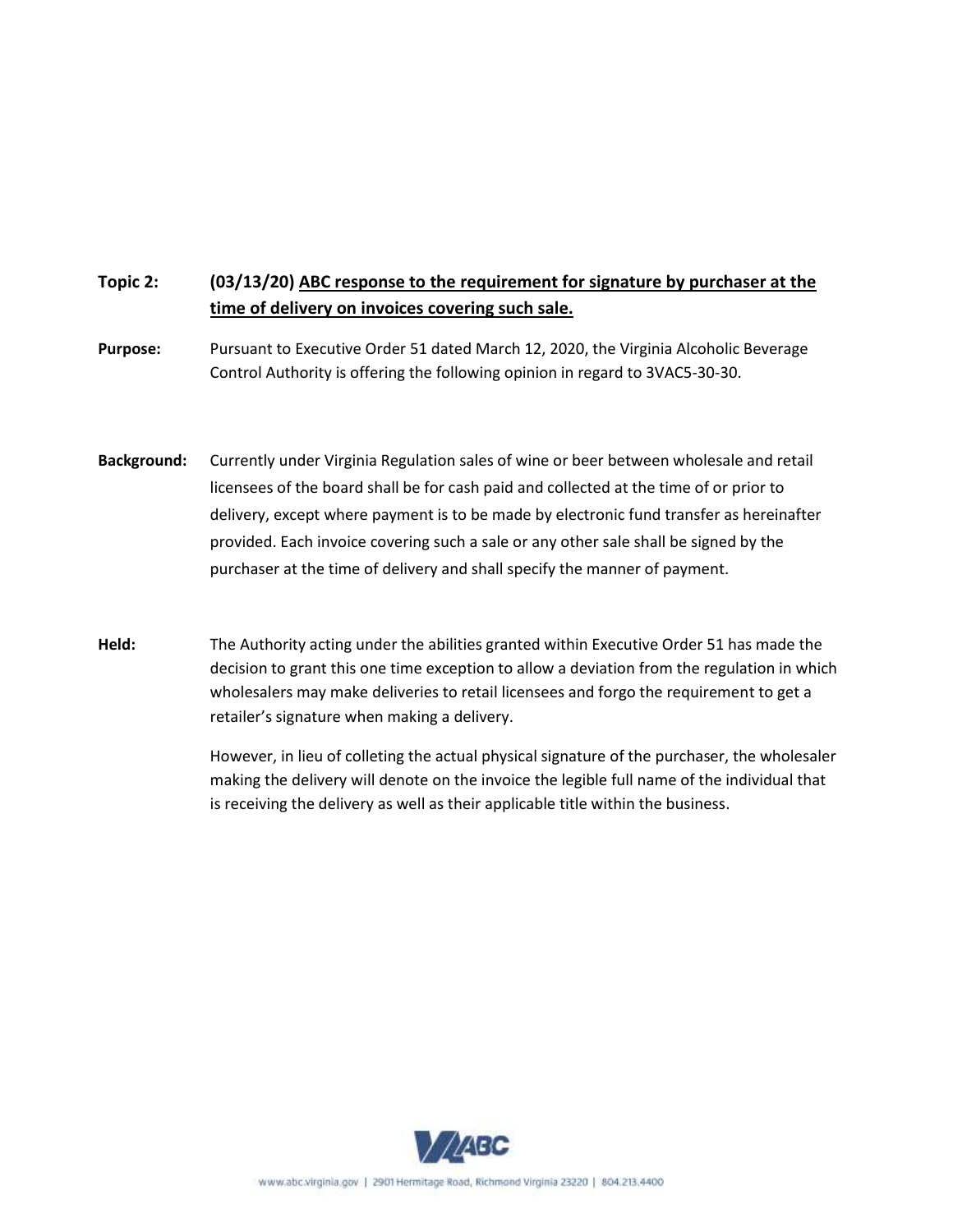# **Topic 3: (03/16/20) ABC response to the requirement for signature by recipient at the time of delivery when a licensee is making a delivery through the use of a delivery permit.**

- **Purpose:** Pursuant to Executive Order 51 dated March 12, 2020, the Virginia Alcoholic Beverage Control Authority is offering the following opinion in regard to 3VAC5-70-225.
- **Background:** Currently under Virginia Regulation when attempting to deliver wine or beer pursuant to a delivery permit, an owner, agent, officer, director, shareholder, or employee of the permittee shall require:
	- 1. The recipient to demonstrate, upon delivery, that he is at least 21 years of age; and
	- 2. The recipient to sign an electronic or paper form or other acknowledgment of receipt that allows the maintenance of the records required by this section.
- **Held:** The Authority acting under the abilities granted within Executive Order 51 has made the decision to grant this one time exception to allow a deviation from the regulation in which an owner, agent, officer, director, shareholder, or employee of the permittee of a delivery permit may make deliveries to consumers in the Commonwealth and forgo the requirement to get the recipient's signature when making a delivery. Provided that whoever is making the delivery denotes on electronic or paper form the legible full name of the individual that is receiving the delivery as well as the method of verification for documenting that the recipient was at least 21 years of age as the delivery permittee has the sole responsibility of verifying that the recipient is at least 21 years of age pursuant to [3VAC5-50-20.](https://law.lis.virginia.gov/admincode/title3/agency5/chapter50/section20/)

The owner, agent, officer, director, shareholder, or employee of the permittee shall refuse delivery when the proposed recipient appears to be under the age of 21 years and refuses to present valid identifications. All permittees delivering wine or beer pursuant to this section shall affix a conspicuous notice in 16-point type or larger to the outside of each package of wine or beer delivered in the Commonwealth, in a conspicuous location stating: "CONTAINS ALCOHOLIC BEVERAGES; SIGNATURE OF PERSON AGED 21 YEARS OR OLDER REQUIRED FOR DELIVERY." Such notice shall also contain the delivery permit number of the delivering permittee.

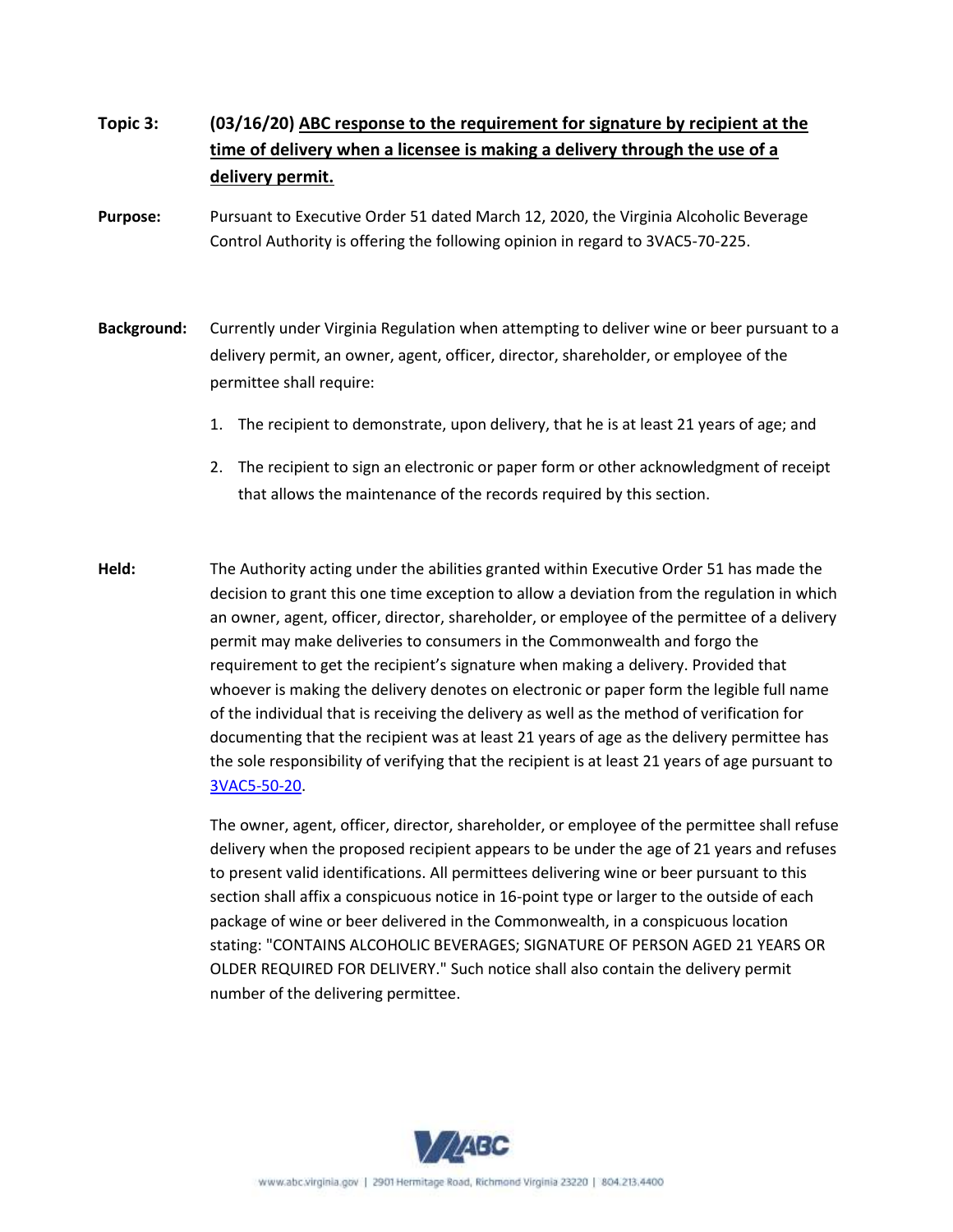- **Topic 4: (03/16/20) ABC response to the Virginia law regarding the delivery of wine & beer to a customer seated in a vehicle.**
- **Purpose:** The Virginia Alcoholic Beverage Control Authority is offering the following opinion in regard to Code of Virginia §4.1-209.
- **Background:** Currently under Virginia Law, persons granted a wine and beer license pursuant to 4.1-209 may deliver such wine or beer in closed containers for off-premises consumption to such person's vehicle if located in a designated parking area of the retailer's premises where such person has electronically ordered wine or beer in advance of the delivery or (ii) if the licensee holds a delivery permit issued pursuant to § [4.1-212.1,](http://law.lis.virginia.gov/vacode/4.1-212.1/) to such other locations as may be permitted by Board regulation.
- **Held:** The Authority is offering the following interpretation regarding the above mentioned Code section. Licensees who have a wine and beer on or off premises license designation through 4.1-209 may deliver wine and beer pursuant to an electronic order by a customer to that customer seated in a vehicle that is parked in a designated parking area of the retailer's premise. Or if a licensee holds a delivery permit, they may deliver to other such locations.

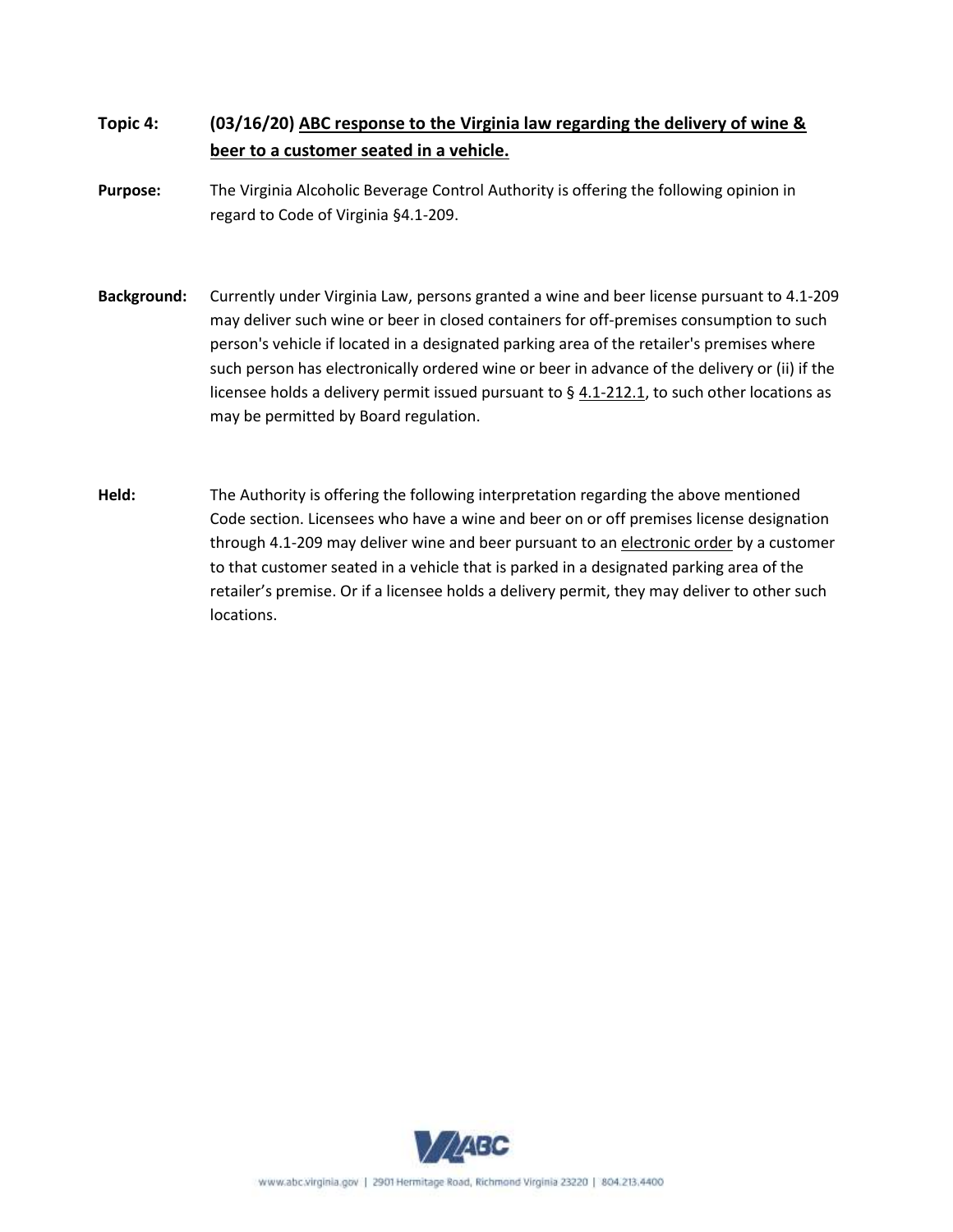- **Topic 5: (03/16/20) ABC response to the Virginia Regulation prohibiting drive through establishments and delivering to a customer in a vehicle. (MANUFACTUER LICENSEES)**
- **Purpose:** Pursuant to Executive Order 51 dated March 12, 2020, the Virginia Alcoholic Beverage Control Authority is offering the following opinion in regard to 3VAC5-50-150.
- **Background:** Currently under 3VAC5-50-150, no person holding a license which authorizes the licensee to sell wine or beer at retail for consumption off the premises shall deliver such wine or beer to a person on the licensed premises other than in the licensed establishment. Deliveries of such merchandise to persons through windows, apertures or similar openings at "drive through" or similar establishments, whether the persons are in vehicles or otherwise, shall not be construed to have been made in the establishments. No sale or delivery of such merchandise shall be made to a person who is seated in a vehicle.

This regulation prohibits a manufacturer licensed to sell at retail off premises (Brewery, winery with retail off premises, farm winery, etc.) from fulfilling an order to a customer in their parking lot who is seated in a vehicle.

**Held:** The Authority acting under the abilities granted within Executive Order 51 has made the decision to grant this one time exception to allow a deviation from the regulation in which licensees who are manufacturers licensed to sell wine and beer at retail may make deliveries to customers on their licensed premises (immediately owned or leased parking lot) to customers seated in a vehicle. The licensee is reminded that all other laws and regulations in regard to sales are applicable.

> Manufacturers of beer and wine who are licensed to sell at retail off premises may proceed with the above in regard to their immediate licensed premises. If the manufacturer does not have an immediate parking lot or designated area that is part of the licensed premises (street parking, shared parking, etc.), that manufacturer may apply for a delivery permit pursuant to 4.1-212.1 and make deliveries to customers at other locations. Provided the licensee follows all other laws and regulations in regard to sales that are applicable.

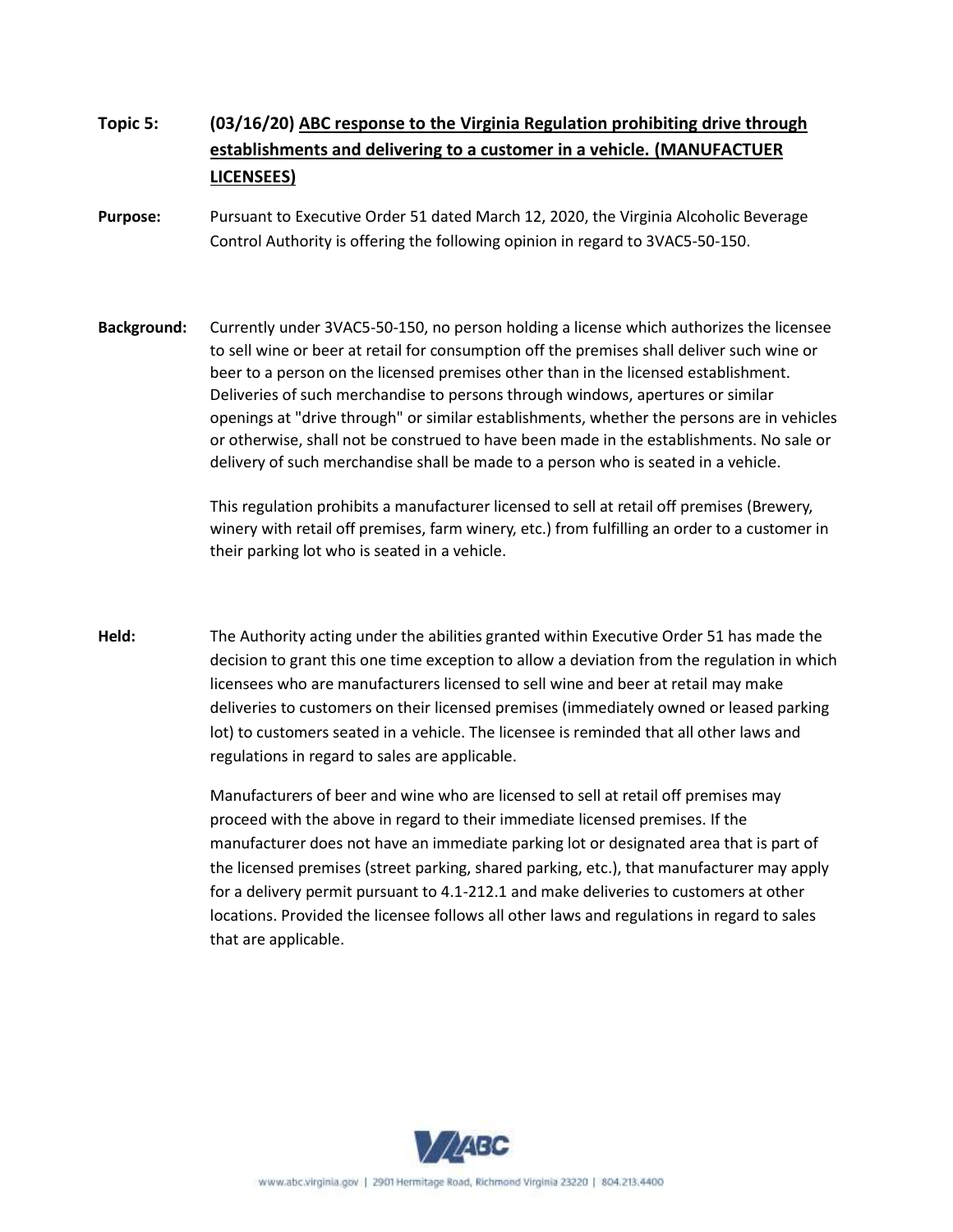**Topic 6: (03/16/20) ABC response to expedited process for issuance of delivery permits. REVISED REFER TO TOPIC 10 FOR CURRENT GUIDANCE.**

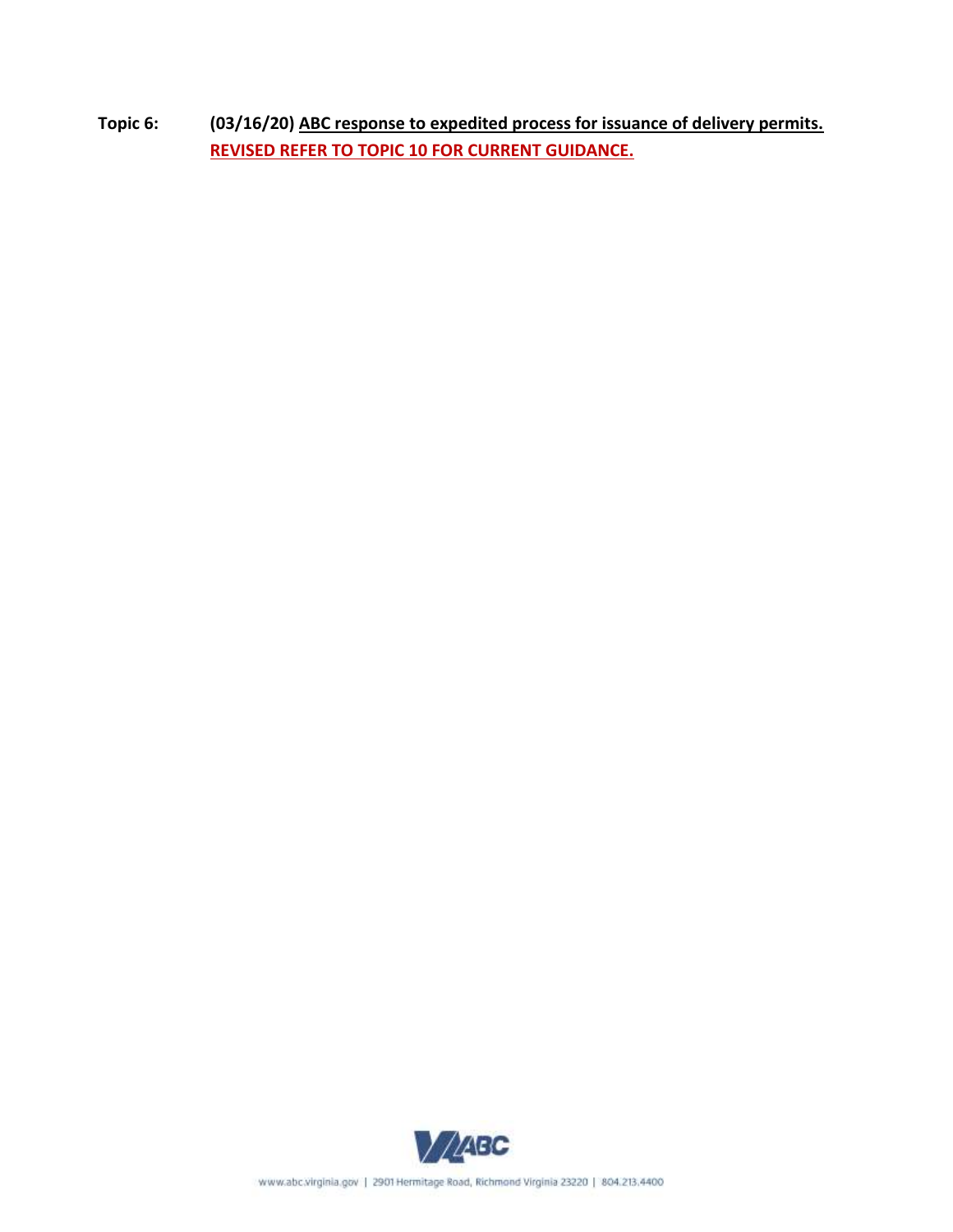## **Topic 7: (03/17/20) ABC response to designated ABC distillery stores delivering to customers seated in vehicle**

- **Purpose:** Pursuant to Executive Order 51 dated March 12, 2020, the Virginia Alcoholic Beverage Control Authority is offering the following opinion related to operational agreements with ABC designated distillery stores.
- **Background:** Currently under the distillery store agreement that is in place with a licensed distillery and the Virginia ABC Authority all sales of distilled spirits shall take place within the designated store premises or upon issuance of a remote privilege issued by the Bureau of Law Enforcement. This agreement does not contemplate the ability to deliver to a customer seated in their vehicle at the location of the distillery store who has placed an electronic order of distilled spirits.
- **Held:** The Authority acting under the abilities granted within Executive Order 51 has made the decision to grant this one time exception to allow a deviation from the agreement to allow deliveries to customers on the distiller's premises (immediately owned/leased parking lot) to customers seated in a vehicle pursuant to an electronic order. The distillery store is reminded that all other laws and regulations in regard to sales are applicable.

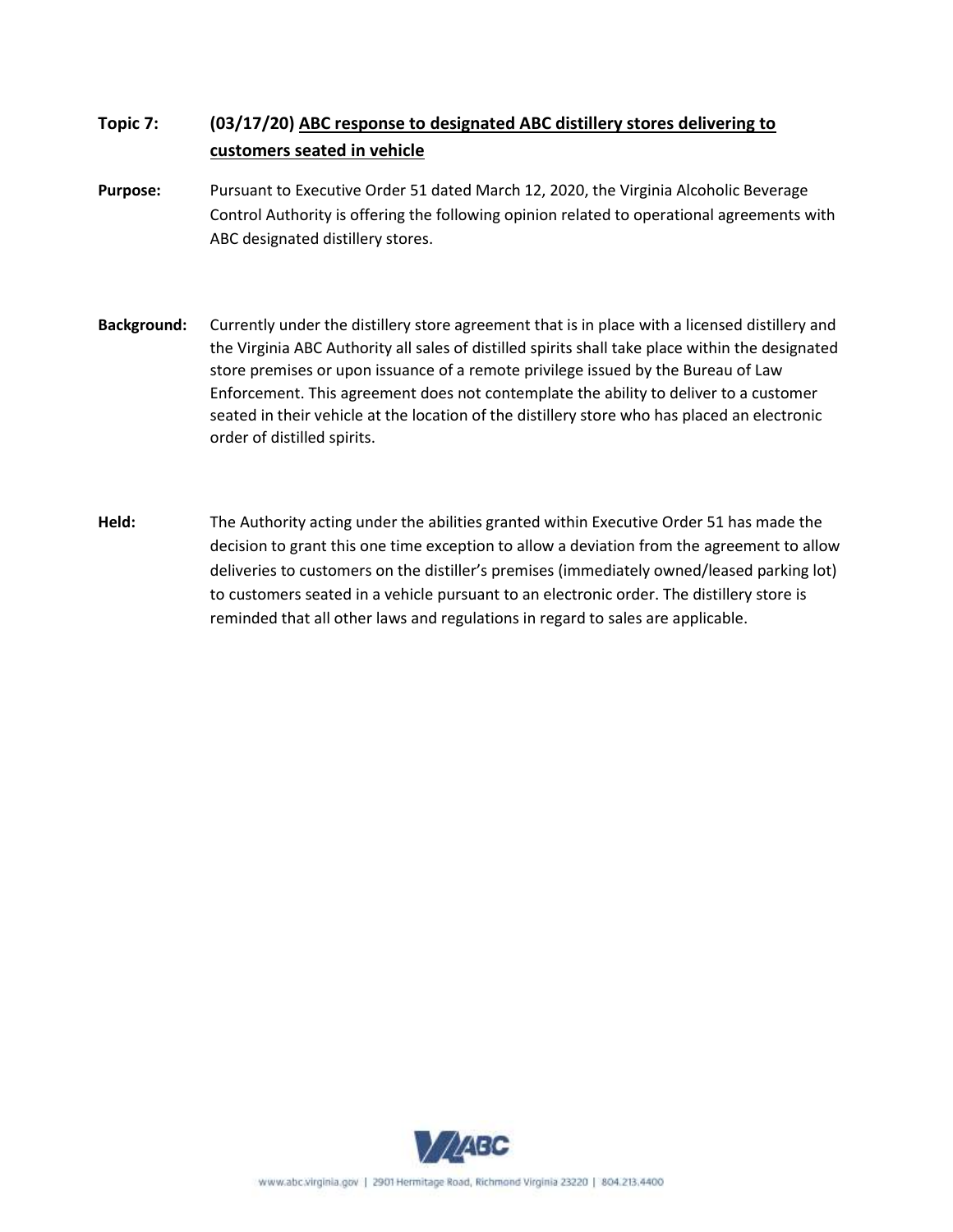#### **Topic 8: (03/18/20) ABC response to Distilleries producing hand sanitizer \* Updated to include pharmacies and pharmacists (03/24/20)**

- **Purpose:** Pursuant to Executive Order 51 dated March 12, 2020, the Virginia Alcoholic Beverage Control Authority is offering the following interpretation on the producing of hand sanitizer product by licensed Distilleries.
- **Background:** Currently under the Code of Virginia, a licensed Distiller may produce alcoholic beverages other than wine and beer on their premises and sell to those that can legally receive it out of state, to the VA ABC Board or at their designated ABC Distillery Store.

§ 4.1-200; Exemptions for licensure allows the manufacture, sale and delivery or shipment of toilet, medicinal and antiseptic preparations and solutions not intended for internal human use nor to be sold as beverages.

§ 4.1-100 defines alcohol as "Alcohol" means the product known as ethyl or grain alcohol obtained by distillation of any fermented liquor, rectified either once or more often, whatever the origin, and shall include synthetic ethyl alcohol, but shall not include methyl alcohol and alcohol completely denatured in accordance with formulas approved by the government of the United States.

**Held:** The Authority acting under the abilities granted within Executive Order 51 has made the following interpretation in regard to Distilleries producing, selling or giving away hand sanitizer, producing grain alcohol, selling of industrial alcohol.

#### Hand Sanitizer:

Distilleries that want to produce hand sanitizer that contain ingredients (not just straight ethanol or grain alcohol) that make the product rendered unfit for consumption or completely denatured, may give away or sell hand sanitizer to communities, hospitals, patrons, etc. provided the product:

- 1) Meets appropriate federal guidelines regarding manufacturing of such products;
- 2) Meets appropriate VDACS and VDH guidelines where applicable;
- 3) If bottled, contain a statement that the product is not intended for consumption;

#### Grain Alcohol:

If the distillery wants to sell grain alcohol to customers then they must bottle, sell under appropriate guidelines for grain alcohol products (designated in MIPS, customer has a permit\*\*, etc.) Pursuant to § 4.1-119 E. No Class 1 neutral grain spirit or alcohol, as

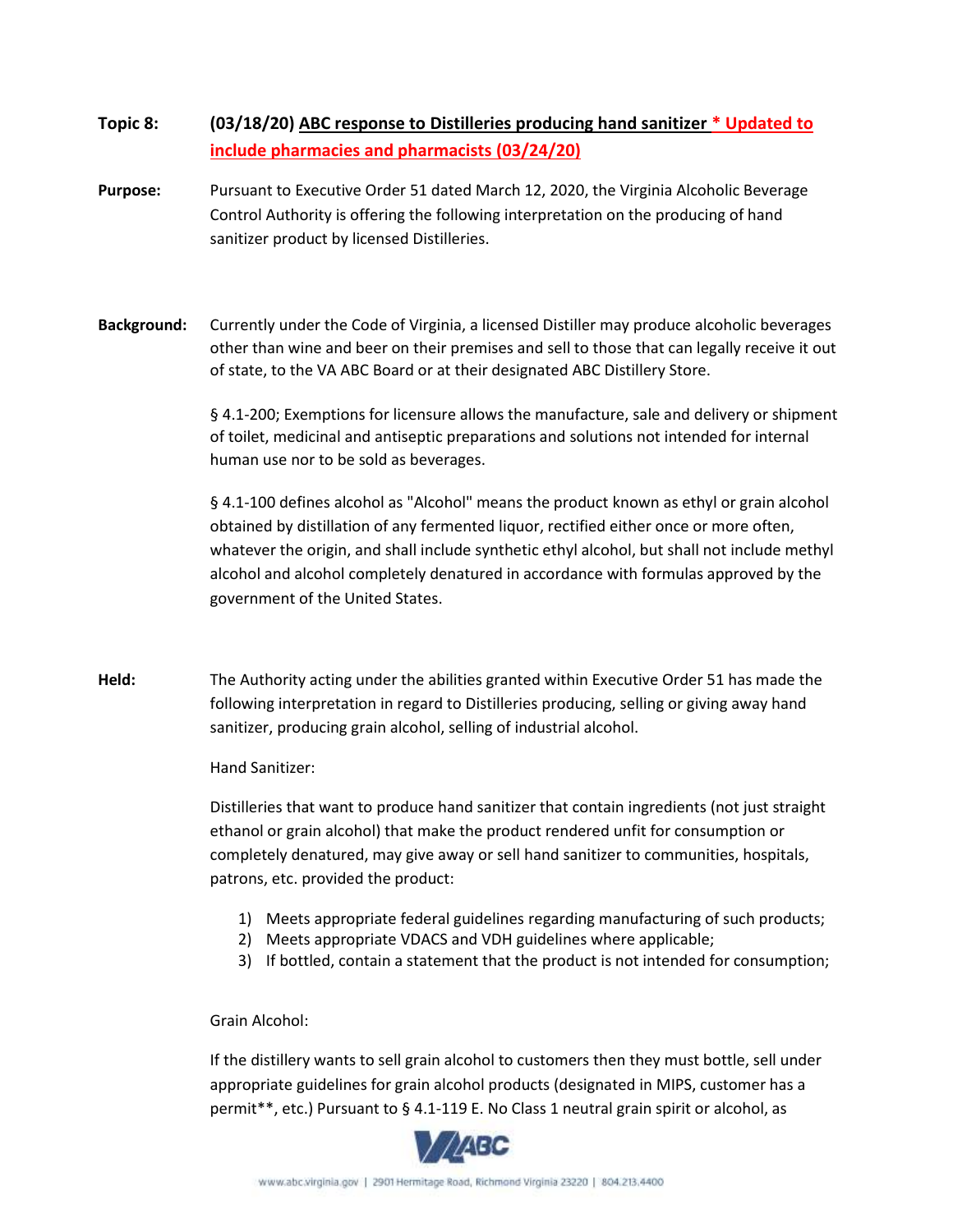defined by federal regulations, that is without distinctive character, aroma, taste or color shall be sold in government stores at a proof greater than 151 except upon permits issued by the Board for industrial, commercial, culinary, or medical use.

**\*\*Virginia ABC Authority will waive the grain alcohol permit requirement for any Virginia licensed pharmacy or pharmacist while Executive Order 51 remains applicable.** 

Industrial Alcohol:

## **\*Virginia ABC Authority will waive the following industrial permit requirement for any hospital while Executive Order 51 remains applicable.**

**\*\*Virginia ABC Authority will waive the following industrial permit requirement for any Virginia licensed pharmacy or pharmacist while Executive Order 51 remains applicable.** 

If the distillery wants to produce industrial alcohol for hospitals\*, manufacturing\*\*, etc. then the buyer must follow the applicable permitting process for industrial alcohol pursuant to 3VAC5-70-60 in which The board may issue a yearly permit authorizing the shipment and transportation direct to the permittee of orders placed by the board for alcohol or other alcoholic beverages for any of the following purposes:

- 1. For industrial purposes;
- 2. For scientific research or analysis;

3. For manufacturing articles allowed to be manufactured under the provisions of  $\S$  4.1-[200](https://law.lis.virginia.gov/vacode/4.1-200/) of the Code of Virginia; or

4. For use in a hospital or home for the aged (alcohol only).

Should you have any questions on the above processes or need to further discuss, please contact your assigned Compliance agent or call 804-213-4632 o[r compliance@abc.virginia.gov.](mailto:compliance@abc.virginia.gov)

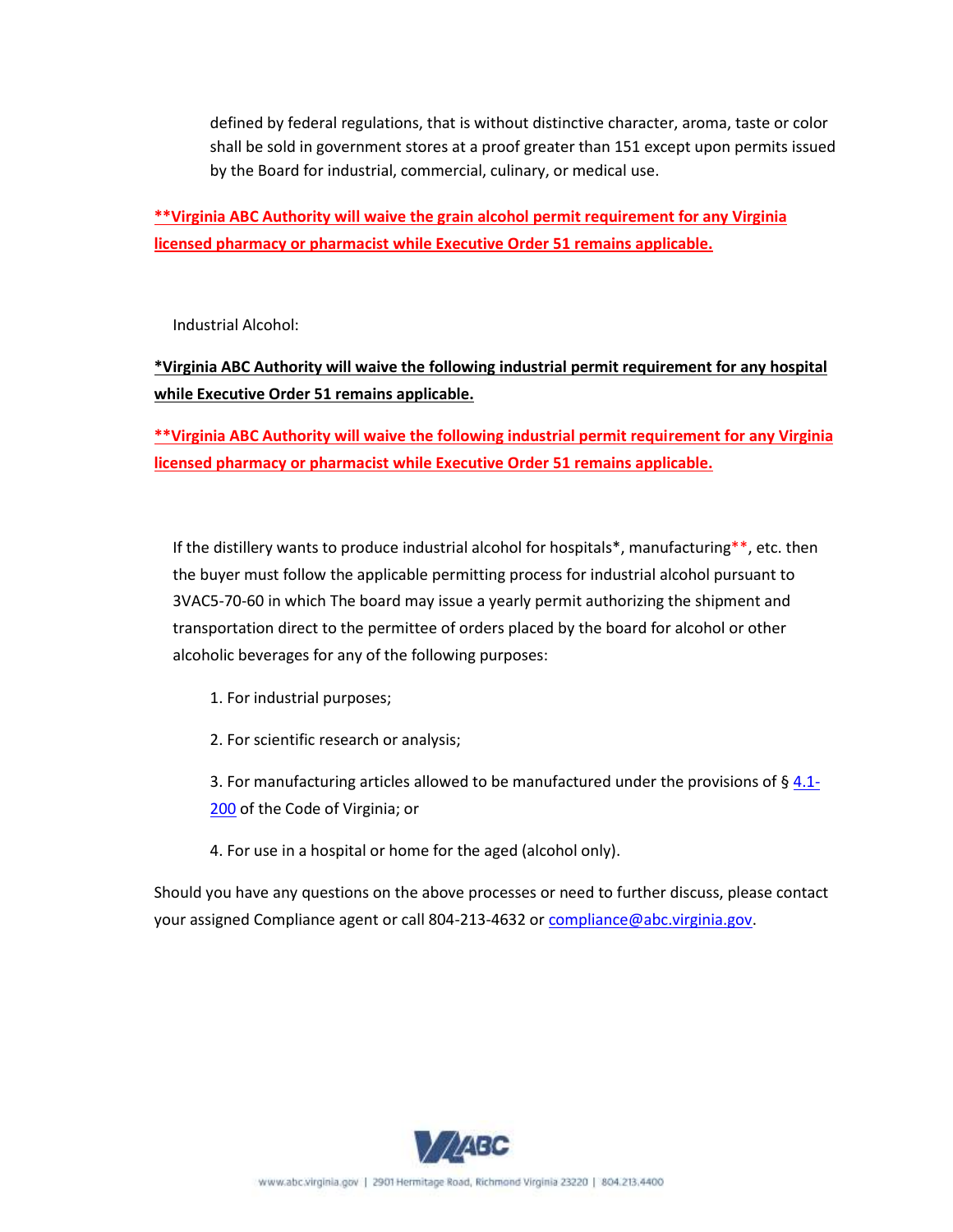## **Topic 9: (03/19/2020) General Permit for off premises sale of wine and beer and waiver of delivery permit**

- **Purpose:** Pursuant to Executive Order Fifty-One (51) dated, March 12, 2020, the Virginia Alcoholic Beverage Control Authority is offering the following Opinion regarding off premises sale of wine and beer.
- **Background:** Currently an on premises license for the sale of wine and beer does not authorize the sale or offer to sell wine and beer for off premises consumption.
- **Held:** Pursuant to the statutory authority granted to the Virginia Alcoholic Beverage Control Authority expressed in §4.1-103 of the Code of Virginia and the manifest intention of the Virginia General Assembly in the overwhelming passage of Senate Bill 389 and House Bill 390, the Virginia Alcoholic Beverage Control Authority adopts a General Permit to allow on premises licenses permission to also sell wine and beer for off premises consumption.

This General Permit authorizes the off premises sale of wine and beer under the following guidelines:

- 1. The General Permit shall be of a duration consistent with Executive Order Fifty-One (51) as is currently in effect and may be subsequently amended.
- 2. Sales are only authorized to individuals who are otherwise legally qualified to purchase wine and beer.
- 3. Off premises sales may only be sold for off-premises consumption in any container upon which the original closure has not been broken, except for a growler. A "growler" is defined as a re-sealable container made of glass, ceramic, metal., or other materials approved by the board as well as re-sealable containers approved by the board.
- 4. The General Permit authorizes delivery of such products without the necessity of the licensee obtaining a delivery permit from the Virginia Alcoholic Beverage Control Authority. All such deliveries of beer, wine, or farm wine

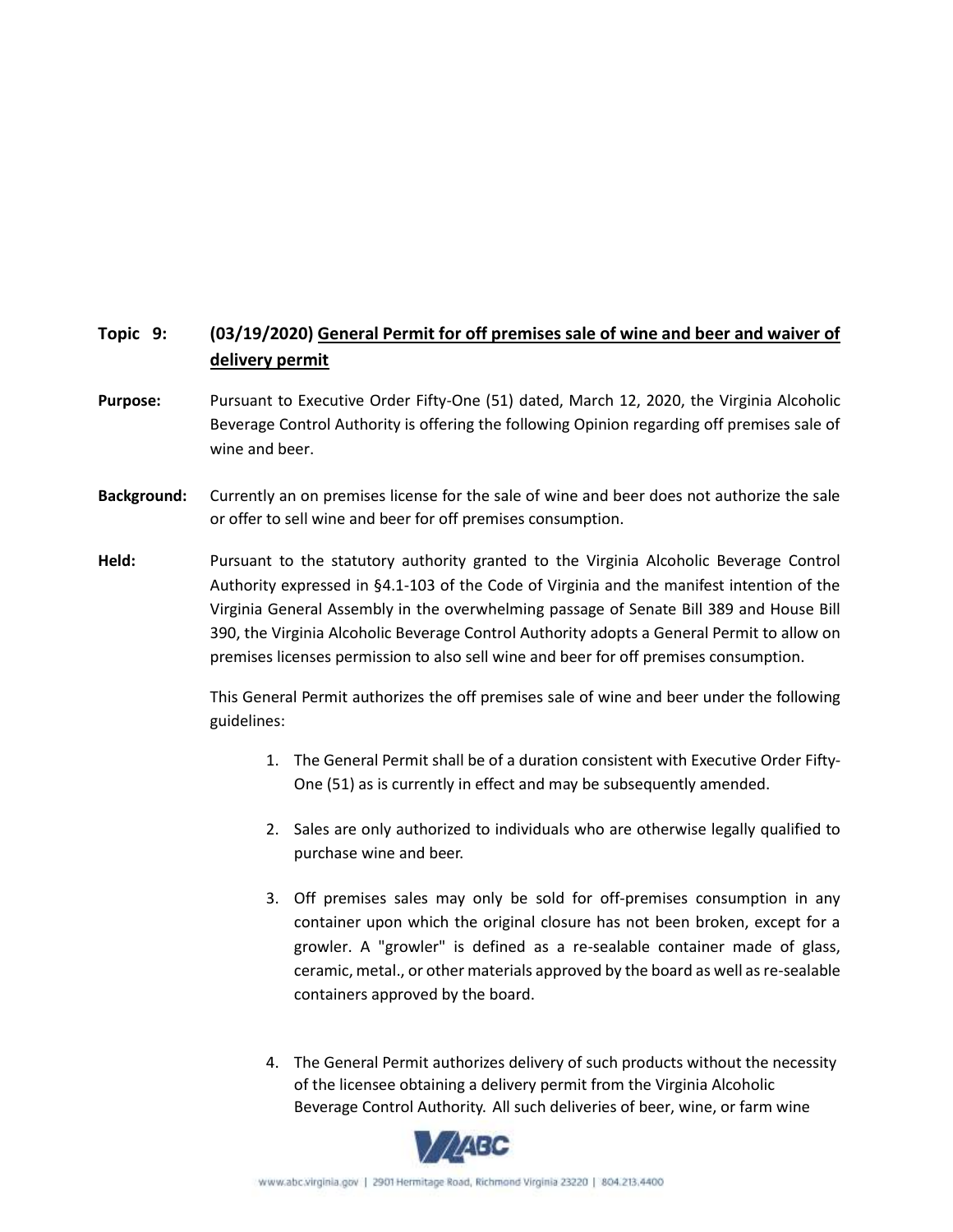shall be performed by either (i) the owner or any agent, officer, director, shareholder or employee of the permittee or (ii) an independent contractor of the permittee, provided that (a) the permittee has entered into a written agreement with the independent contractor establishing that the permittee shall be vicariously liable for any administrative violations of this section or § [4.1-304](https://law.lis.virginia.gov/vacode/4.1-304/) committed by the independent contractor relating to any deliveries of beer, wine, or farm wine made on behalf of the permittee and (b) only one individual takes possession of the beer, wine, or farm wine during the course of the delivery.

- 5. Deliveries may be made to consumers in the Commonwealth forgoing the requirement to get the recipient's signature when making a delivery. Provided that whoever is making the delivery denotes on electronic or paper form the legible full name of the individual that is receiving the delivery as well as the method of verification for documenting that the recipient was at least 21 years of age as the delivery permittee has the sole responsibility of verifying that the recipient is at least 21 years of age pursuant t[o 3VAC5-50-20.](https://law.lis.virginia.gov/admincode/title3/agency5/chapter50/section20/)
- 6. Delivery shall be refused when the proposed recipient appears to be under the age of 21 years and refuses to present valid identifications.
- 7. All permittees delivering wine or beer pursuant to this section shall affix a conspicuous notice in 16-point type or larger to the outside of each package of wine or beer delivered in the Commonwealth, in a conspicuous location stating: "CONTAINS ALCOHOLIC BEVERAGES; SIGNATURE OF PERSON AGED 21 YEARS OR OLDER REQUIRED FOR DELIVERY." Such notice shall also contain the delivery permit or license number of the delivering permittee.
- 8. No more than four cases of wine nor more than four cases of beer may be delivered at one time to any person in Virginia to whom alcoholic beverages may be lawfully sold, except that the permittee may deliver more than four cases of wine or more than four cases of beer if he notifies the Department in writing at least one business day in advance of any such delivery, which notice contains the name and address of the intended recipient.

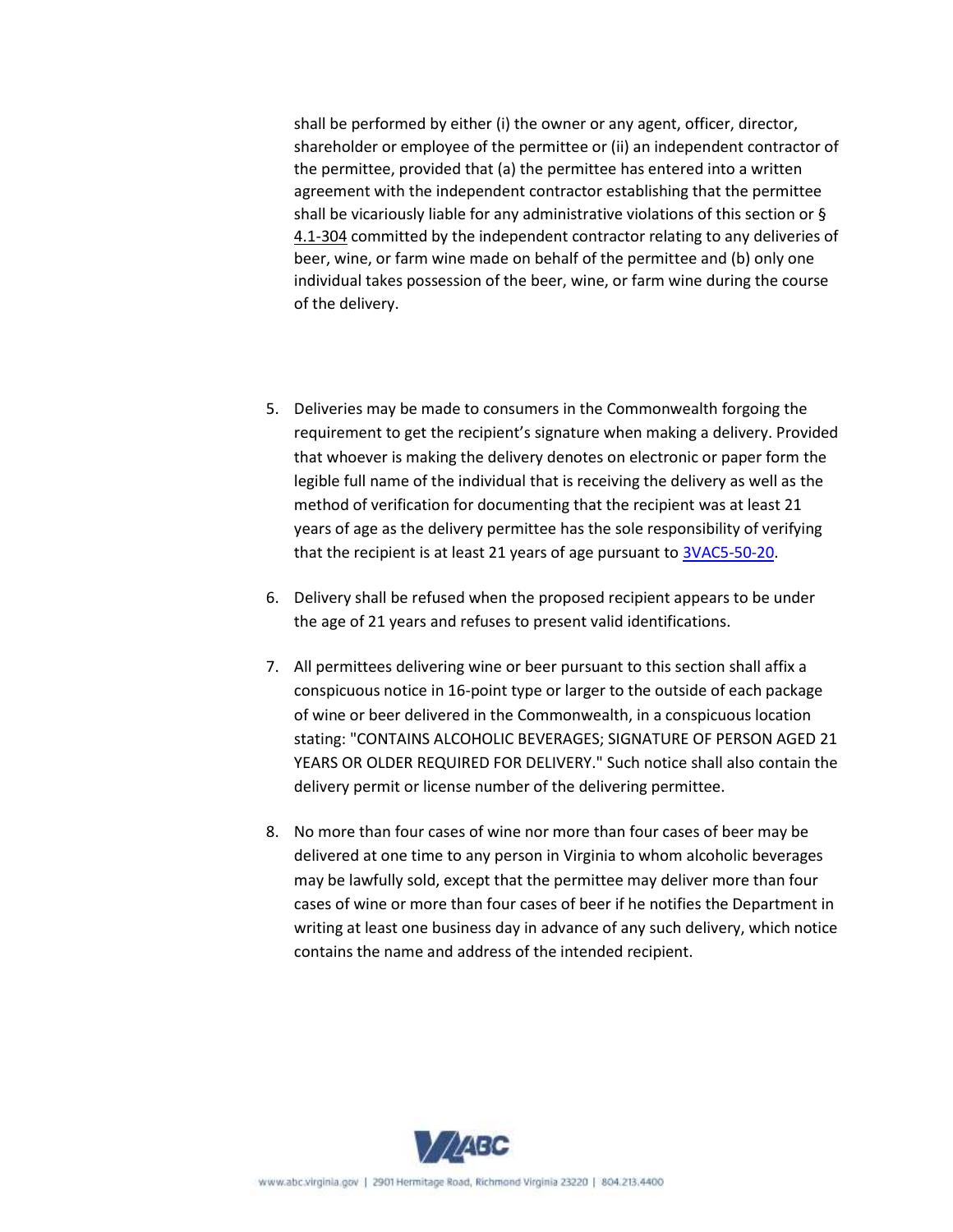#### **Topic 10: (03/19/2020) Waiver of delivery permit for off premises licensees**

- **Purpose:** Pursuant to Executive Order Fifty-One (51) dated, March 12, 2020, the Virginia Alcoholic Beverage Control Authority is offering the following Opinion regarding the requirement for delivery permits for off premises sale of wine and beer licensees.
- **Background:** Currently an off premises licensee must obtain a delivery permit in order to make deliveries to customers who are of legal age to purchase and receive.
- **Held:** Pursuant to the statutory authority granted to the Virginia Alcoholic Beverage Control Authority expressed in §4.1-103 of the Code of Virginia and the manifest intention of the Virginia General Assembly in the overwhelming passage of Senate Bill 389 and House Bill 390, the Virginia Alcoholic Beverage Control Authority adopts a General Permit to allow off premises licensees to include breweries, farm wineries and wineries holding a retail off premises license to make deliveries without obtaining an additional permit.

This General Permit authorizes the delivery of wine and beer under the following guidelines:

- 1. The General Permit shall be of a duration consistent with Executive Order Fifty-One (51) as is currently in effect and may be subsequently amended.
- 2. Sales are only authorized to individuals who are otherwise legally qualified to purchase wine and beer.
- 3. The General Permit authorizes delivery of such products without the necessity of the licensee obtaining a delivery permit from the Virginia Alcoholic Beverage Control Authority. All such deliveries of beer, wine, or farm wine shall be performed by either (i) the owner or any agent, officer, director, shareholder or employee of the permittee or (ii) an independent contractor of the permittee, provided that (a) the permittee has entered into a written agreement with the independent contractor establishing that the permittee shall be vicariously liable for any administrative violations of this section or § [4.1-304](https://law.lis.virginia.gov/vacode/4.1-304/) committed by the independent contractor relating to any deliveries of beer, wine, or farm wine made on behalf of the permittee and (b) only one individual takes possession of the beer, wine, or farm wine during the course of the delivery.
- 4. Deliveries may be made to consumers in the Commonwealth forgoing the requirement to get the recipient's signature when making a delivery. Provided that whoever is making the delivery denotes on electronic or paper form the legible full name of the individual that is receiving the delivery as well as the

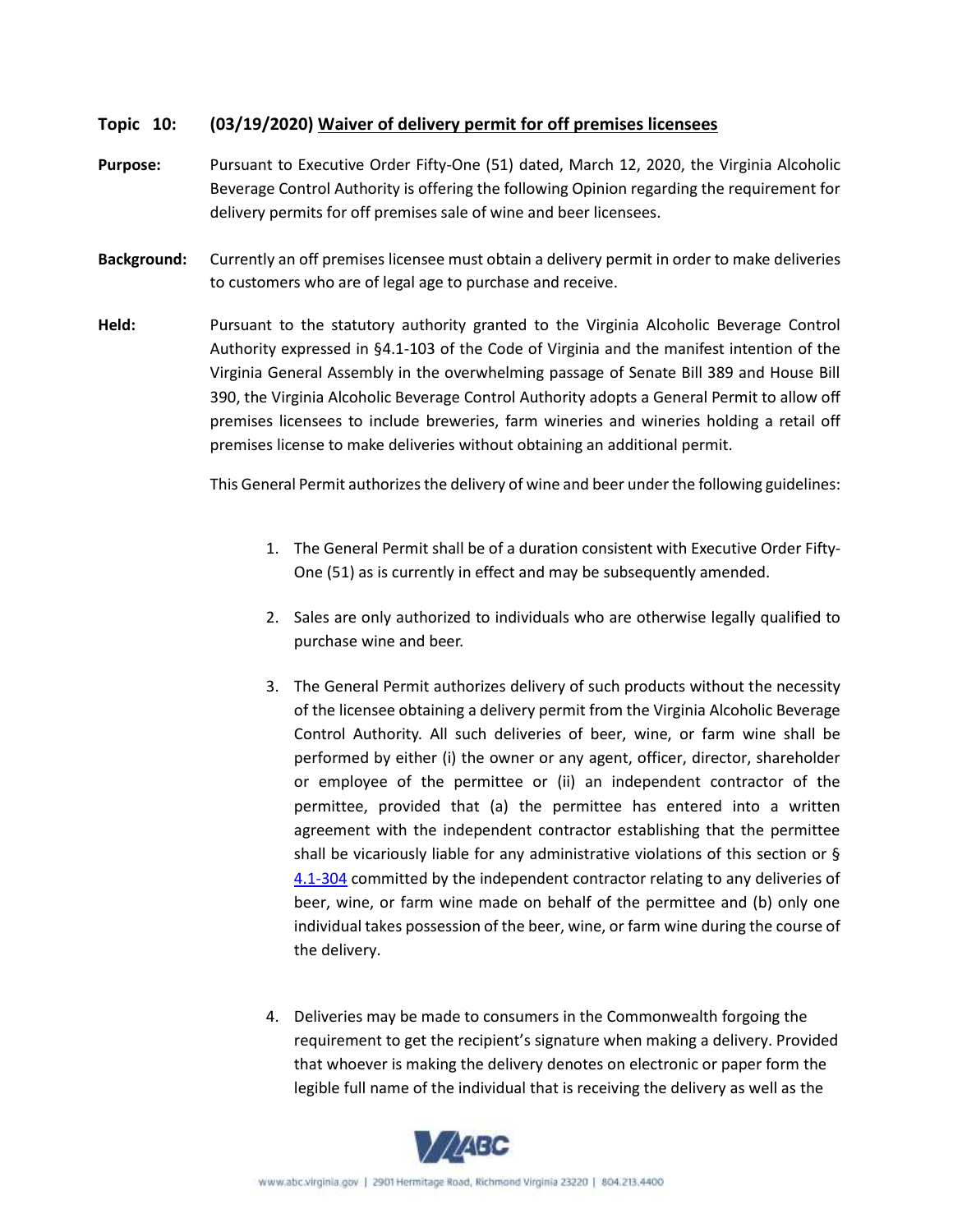method of verification for documenting that the recipient was at least 21 years of age as the delivery permittee has the sole responsibility of verifying that the recipient is at least 21 years of age pursuant t[o 3VAC5-50-20.](https://law.lis.virginia.gov/admincode/title3/agency5/chapter50/section20/)

- 5. Delivery shall be refused when the proposed recipient appears to be under the age of 21 years and refuses to present valid identifications.
- 6. All permittees delivering wine or beer pursuant to this section shall affix a conspicuous notice in 16-point type or larger to the outside of each package of wine or beer delivered in the Commonwealth, in a conspicuous location stating: "CONTAINS ALCOHOLIC BEVERAGES; SIGNATURE OF PERSON AGED 21 YEARS OR OLDER REQUIRED FOR DELIVERY." Such notice shall also contain the delivery permit or license number of the delivering permittee.
- 7. No more than four cases of wine nor more than four cases of beer may be delivered at one time to any person in Virginia to whom alcoholic beverages may be lawfully sold, except that the permittee may deliver more than four cases of wine or more than four cases of beer if he notifies the Department in writing at least one business day in advance of any such delivery, which notice contains the name and address of the intended recipient.

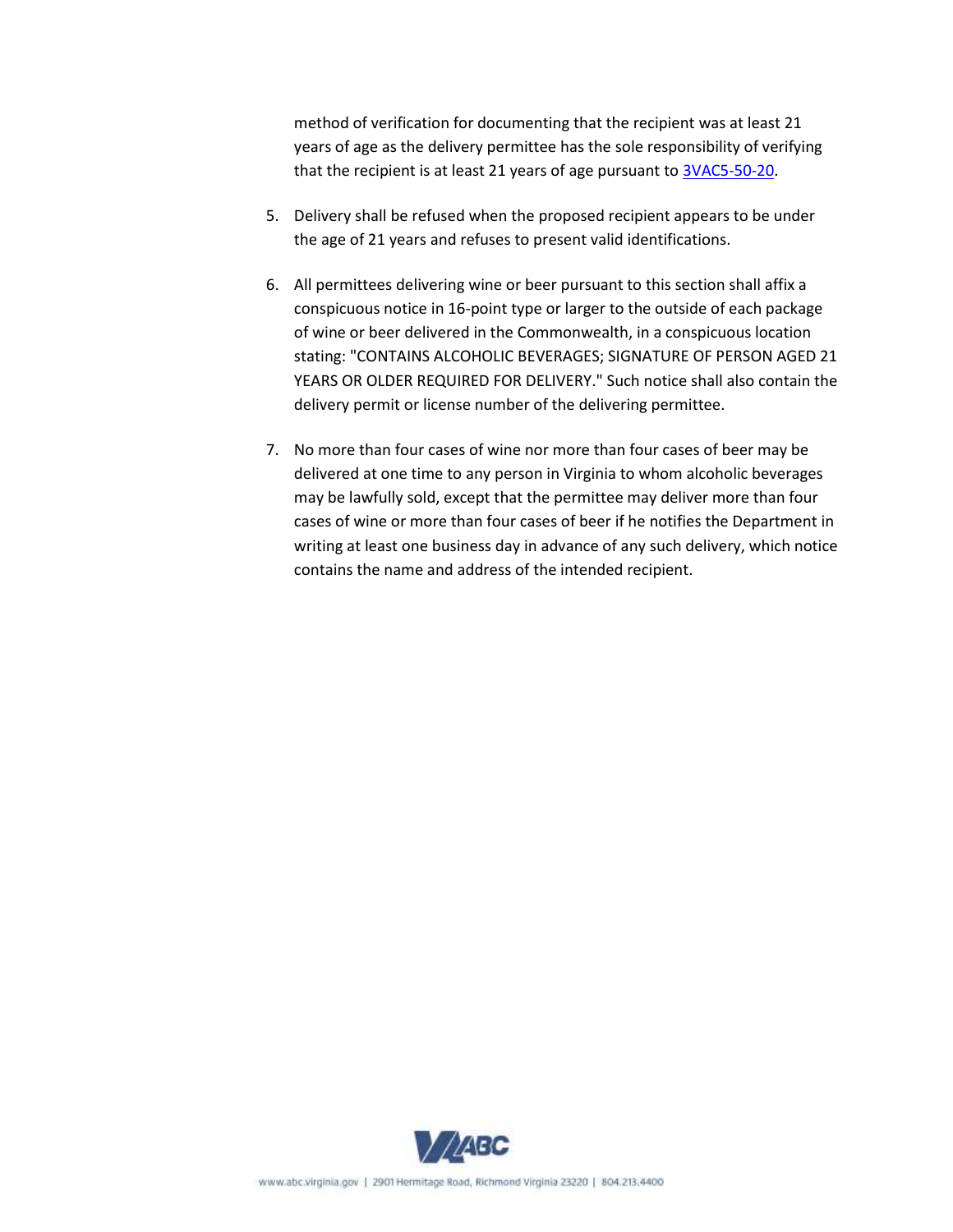#### **Topic 11: (03/23/20) ABC response to the use of alternative containers or novel containers**

**Purpose:** Pursuant to Executive Order 51 dated March 12, 2020, the Virginia Alcoholic Beverage Control Authority is offering the following opinion in regard to 3VAC5-40-30.

- **Background:** Currently, no wine or beer shall be sold for off-premises consumption in any container upon which the original closure has been broken, except for a growler. A "growler" is defined as a re-sealable container made of glass, ceramic, metal., or other materials approved by the board as well as re-sealable containers approved by the board.
- **Held:** The Authority acting under the abilities granted within Executive Order 51 has made the decision to grant this one time exception to allow a deviation from this regulation and approve the below listed containers. All maximum limitations referenced in the regulation will remain in effect. Due to concerns around refilling customer owned growlers and the cost associated with glass, ceramic, or metal, containers, the Authority is approving the following types of containers until the expiration of Executive Order 51.

Current representative list of approved container types:

1. PET Plastic Growler Bottles (up to and including 64 oz. sizes). <https://www.thecarycompany.com/containers/plastic/bottles/growlers> 2. PET Plastic Bottles (up to and including 64 oz. sizes). <https://www.containerandpackaging.com/catalog/plastic-containers/plastic-bottles> 3. Swing Top Bottles (up to 750mL sizes)[. https://www.morebeer.com/products/swing](https://www.morebeer.com/products/swing-top-bottles-750ml-amber-case-12.html)[top-bottles-750ml-amber-case-12.html](https://www.morebeer.com/products/swing-top-bottles-750ml-amber-case-12.html) 4. Flip Top Beer Bottles (up to 32 oz.). [https://www.morebeer.com/products/ez-cap-flip](https://www.morebeer.com/products/ez-cap-flip-top-beer-bottles-16-oz-amber-case-12.html)[top-beer-bottles-16-oz-amber-case-12.html](https://www.morebeer.com/products/ez-cap-flip-top-beer-bottles-16-oz-amber-case-12.html) and [https://www.morebeer.com/products/beer-bottles-flip-top-750-ml-amber-case-12.html.](https://www.morebeer.com/products/beer-bottles-flip-top-750-ml-amber-case-12.html)

For container types not represented on the above list, licensees should submit a representation of the proposed container to their assigned special agent for consideration.

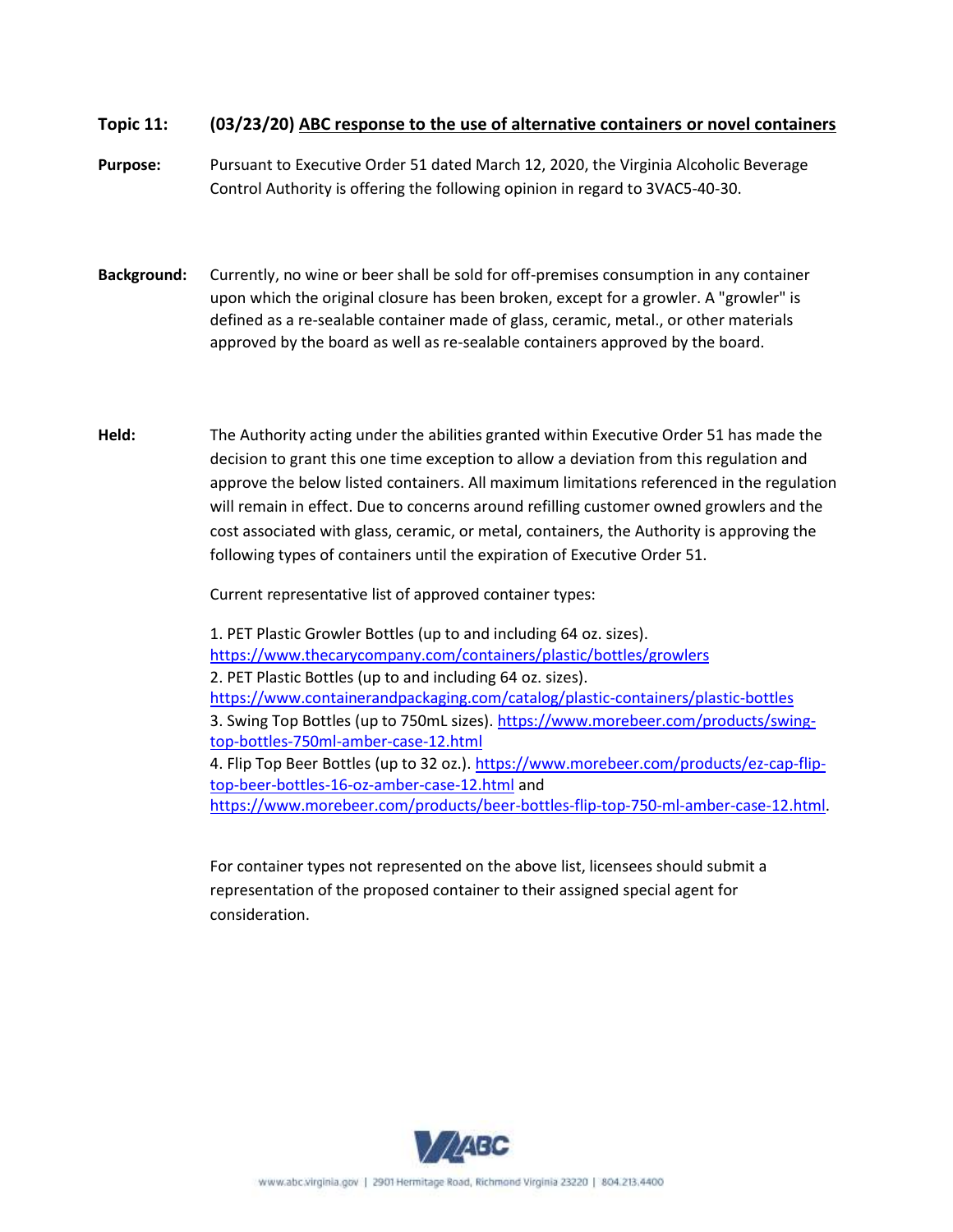## **Topic 12: (04/09/20) ABC response to Executive Directive 10 for the deferring of collection for license renewals and waiver of penalties.**

- **Purpose:** Pursuant to Executive Order 51 dated March 12, 2020, the Virginia Alcoholic Beverage Control Authority is offering the following opinion regarding the deferring of the collection for license renewal fees for 90 days from original expiration date for licenses and permits expiring in March, April, May and June.
- **Background:** Currently, all licenses expire the last day of the month of renewal and late penalties are assessed for any fees not paid by the license renewal date as required by the Code of Virginia.
- **Held:** The Authority acting under the abilities granted within Executive Order 51 and directed by Executive Directive 10 (2020), issued by the Governor of Virginia, will defer the collection of any Virginia Alcoholic Beverage Control Authority issued license or permit due to expire in March, April, May, or June 2020, for 90 days from date of expiration. For ease of administration, these licenses are considered active through the 90<sup>th</sup> day of the extension period. The Authority is waiving any late penalties and fees as long as the license is renewed by the 90 day expiration date. Any license that is not renewed by the end of its deferred collection period will be considered expired and will require a new application.

Below is the calculation of 90 days from the date of expiration for each month.

| <b>Expiring On:</b> | 90 days from the date of expiration: |  |
|---------------------|--------------------------------------|--|
| March 31, 2020      | June 29, 2020                        |  |
| April 30, 2020      | July 29, 2020                        |  |
| May 31, 2020        | August 29, 2020                      |  |
| June 30, 2020       | September 28, 2020                   |  |

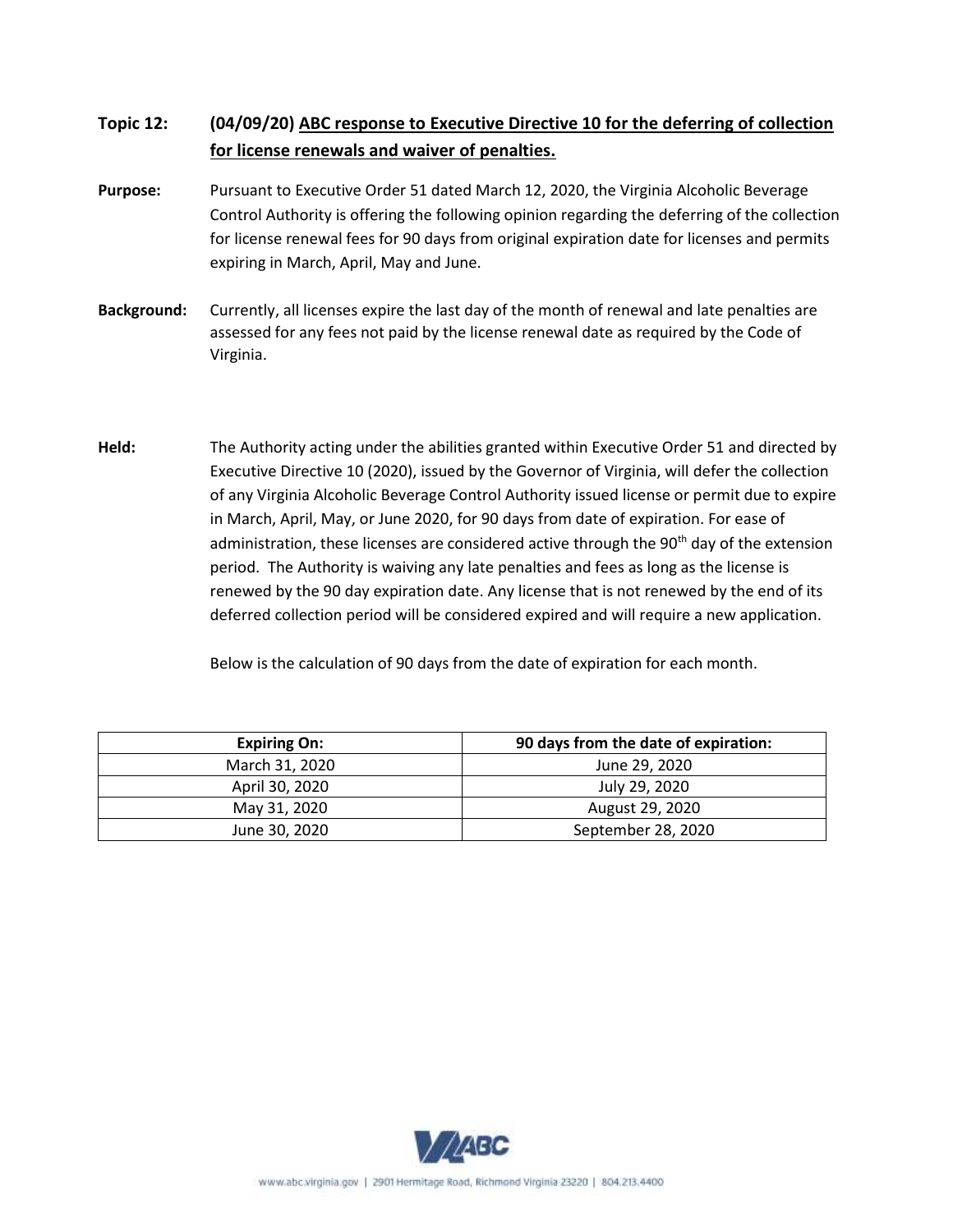## **Topic 13: (04/09/20) ABC response to Executive Directive 10 for the sale and service of cocktails for off premise consumption.**

- **Purpose:** Pursuant to Executive Order 51 dated March 12, 2020, the Virginia Alcoholic Beverage Control Authority is offering the following opinion regarding the sale and service of cocktails for off premise consumption to include to go, curbside, and delivery.
- **Background:** Currently, the sales of mixed beverages or cocktails for off premise consumption are prohibited by the Code of Virginia.
- **Held:** The Authority acting under the abilities granted within Executive Order 51 and directed by Executive Directive 10 (2020), issued by the Governor of Virginia, is issuing the following regulatory guidance which can also be accessed **[HERE](http://abc.virginia.gov/library/COVID19/Mixed-Beverage-OffPremise-regulatory-guidance-4-7-20)**.

The Virginia Alcoholic Beverage Control Authority ("Authority") has been delegated significant discretionary authority to control the possession, sale, transportation, and delivery of alcoholic beverages [§ 4.1-103(14)].

Pursuant to § 4.1-212.1 of the Code of Virginia, delivery privileges are limited to breweries, wineries, or farm wineries authorized to sell wine and beer for off-premises consumption and retail licensees authorized to sell wine or beer for off-premises consumption who have obtained a permit to authorize such deliveries. Recently, the Authority has temporarily extended delivery privileges to on-premises licensees and to mixed beverage licensees to allow them to deliver wine and beer for off-premises consumption without a permit. Executive Directive No. 10 (effective April 09, 2020) authorized the Authority to permit the sale and service of cocktails off premises by distillery, limited distillery, mixed beverage restaurant, and limited mixed beverage restaurant licensees as further delineated. It is by virtue of its inherent authority and the expanded authority granted in Executive Directive No. 10, that the Authority takes the present action.

In recognizing the need for mixed beverage licensees in the Commonwealth to be able to continue to provide service to their customers while complying with the ongoing preventative measures necessary to mitigate the spread of COVID-19 and deal with the economic challenges presented, the Authority adopts a temporary expansion of the delivery and takeout privileges authorized in Title 4.1 of the Code of Virginia for a limited number of mixed beverage licensees. The expansion of these privileges shall be subject to the rules of Title 4.1 of the Code of Virginia and Authority regulations, as well as the restrictions stated herein.

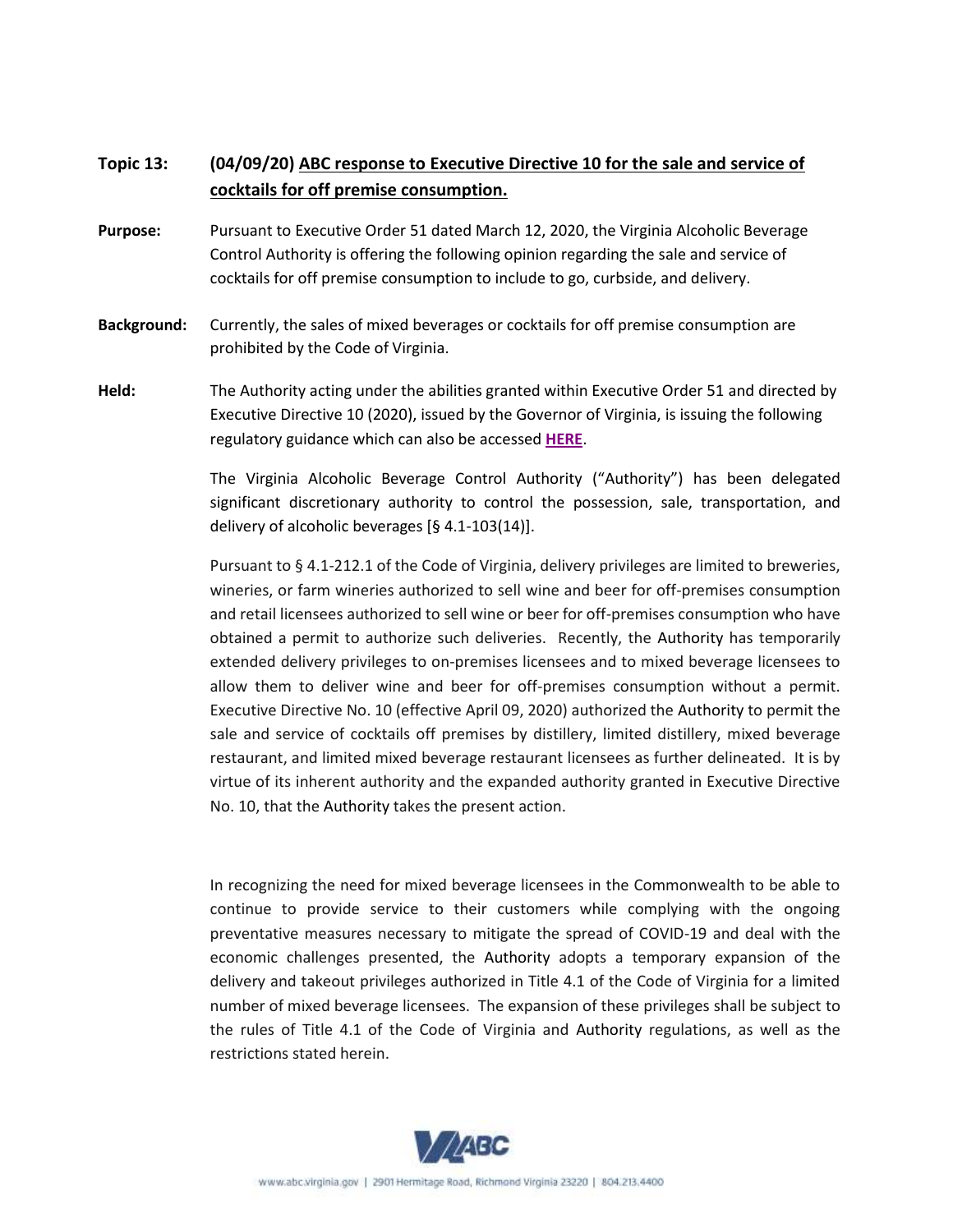**Definitions:** For the limited purpose of this temporary privilege, the term "cocktail" shall be defined as a single alcoholic drink consisting of one or more spirits as defined in § 4.1-100 of the Code of Virginia, wine or beer as defined in § 4.1-100 and at least one mixer, with a maximum combined volume not to exceed 16 ounces.

#### **Applicable Licensees:**

The temporary delivery and takeout privileges stated herein shall only be extended to the

following licensees:

- 1. Distillery licensees [§§ 4.1-206(A)(1), (2), and (3)], that have entered into an agreement with the Authority as outlined in § 4.1-119
- 2. Limited distillery licensees [§ 4.1-206(B)], that have entered into an agreement with the Authority as outlined in § 4.1-119
- 3. Mixed beverage Restaurants [§ 4.1-210(A)(1)]
- 4. Limited mixed beverage restaurant licensees [§ 4.1-210(A)(12)]

Any eligible distillery or mixed beverage licensee exercising these temporary delivery and takeout privileges agrees to abide by the following restrictions and revocation provisions:

#### **Restrictions:**

- 1. Distillery licensees shall be limited to a maximum of two mixed drinks per delivery or takeout order that contain  $1\frac{1}{2}$  ounces or less of spirits per drink. In the case of mixed beverage restaurants and limited mixed beverage restaurants there shall be a limit of four cocktails for each delivery or take out sale.
- 2. Included in each order for delivery or takeout of cocktails for mixed beverage restaurants and limited mixed beverage restaurants shall be at least one meal as defined in Virginia Alcoholic Beverage Control Circular Letter 16-03 dated April 16, 2016, for every two cocktails included in the order. [\(https://townhall.virginia.gov/L/GetFile.cfm?File=C:\TownHall\docroot\Guidance](https://townhall.virginia.gov/L/GetFile.cfm?File=C:/TownHall/docroot/GuidanceDocs/999/GDoc_ABC_5991_v1.pdf) [Docs\999\GDoc\\_ABC\\_5991\\_v1.pdf\)](https://townhall.virginia.gov/L/GetFile.cfm?File=C:/TownHall/docroot/GuidanceDocs/999/GDoc_ABC_5991_v1.pdf)
- 3. Any such cocktail or mixed drink shall be packaged in a glass, paper or plastic container (or similar disposable container) or in a single original metal can with all container types having a secure lid or cap designed to prevent consumption without removal of the lid or cap (lids with sipping holes or openings for straws are prohibited).
- 4. Licensees shall not deliver or make available for takeout any combination of cocktails or mixed drinks where the entire contents of an original container or its equivalent of spirits is sold or served for off premises consumption.

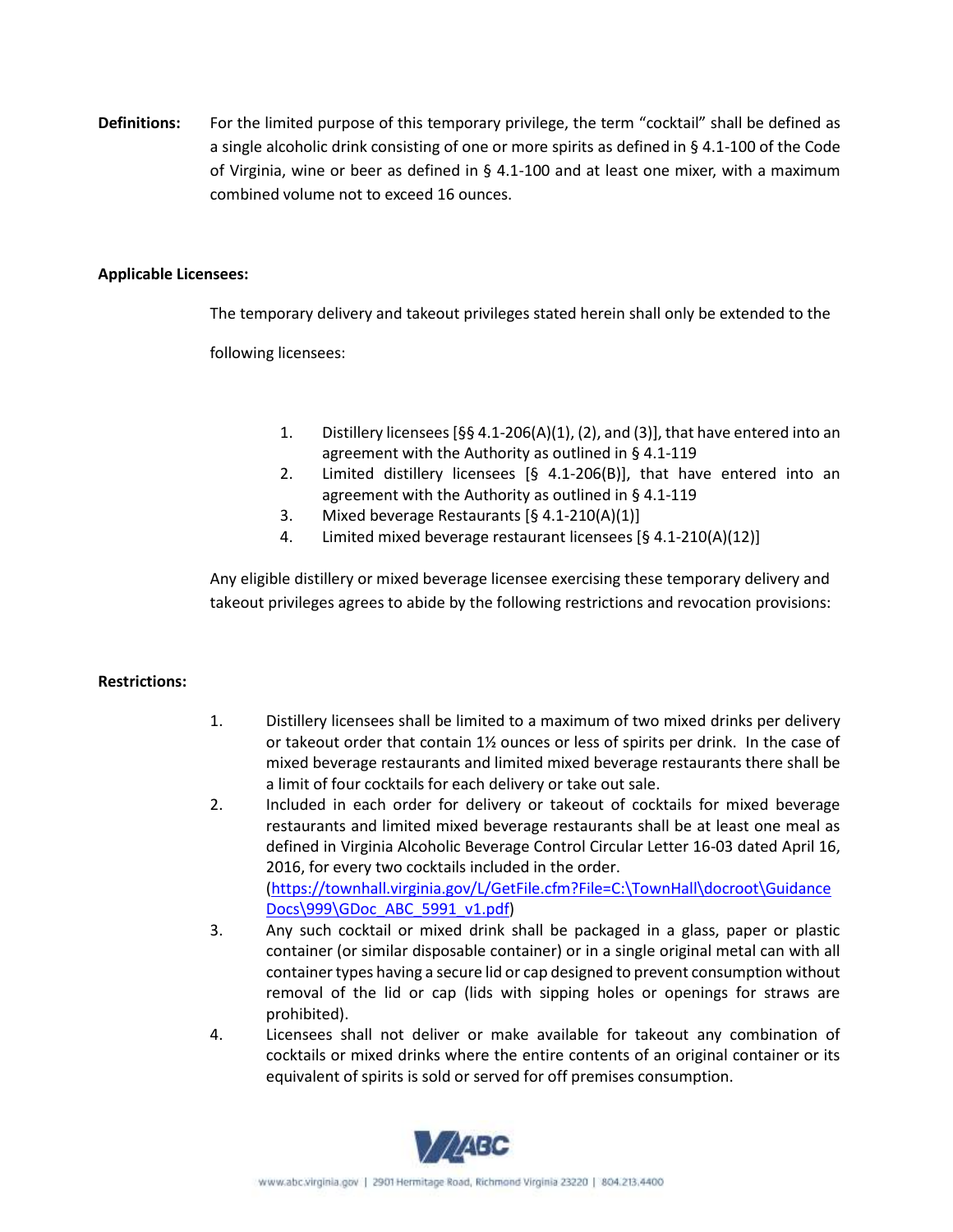- 5. Any licensee selling such cocktails or mixed drinks for delivery shall ensure that such cocktails or mixed drinks will only be transported in the trunk of a motor vehicle or, if there is no trunk, the cocktails or mixed drinks must be transported in an area of the vehicle that cannot be accessed by the driver. Any licensee selling cocktails or mixed drinks for takeout shall inform operators of motor vehicles of the above requirements. It is unlawful for any person to consume an alcoholic beverage while driving a motor vehicle.
- 6. All recipients of delivery orders shall demonstrate upon delivery that he/she is at least 21 years of age by presenting bona fide evidence of legal age as outlined in 3 VAC 5-50-20.B.
- 7. All such deliveries pursuant to this temporary extended privilege shall be to consumers within the Commonwealth for personal consumption only. All such deliveries shall be performed by the owner or any agent, officer, director, shareholder or employee of the licensee or an independent contractor provided that the licensee has entered into a written agreement with the independent contractor establishing that the licensee shall be vicariously liable for any administrative violations of Title 4.1 of the Code of Virginia or Title 3 of the Virginia Administrative Act committed by the independent contractor during the scope of its employment.
- 8. Cocktails shall not be consumed in public or in any other area where open containers are prohibited by law.
- 9. Service of cocktails or mixed drinks for delivery or takeout must cease no later than 11pm daily and not resume until after 6am the following day.
- **Revocation:** The temporary delivery and takeout privileges stated herein may be revoked summarily by the Authority for any noncompliance with the above-referenced restrictions or for any cause set forth in § 4.1-225 and § 4.1-325 without complying with subsection A of § 4.1-227. Revocation of the temporary delivery privilege shall be effective upon personal service of the notice of revocation to the licensee or upon the expiration of three business days after the notice is mailed to the licensee either at his/her residence or the address given for the business on the license application. The determination to revoke the temporary delivery and takeout privilege shall not be subject to appeal. The Authority retains discretion regarding the enforcement of delivery requirements as dictated by statute and regulations as well as the authority to pursue administrative and/or criminal charges for any violations committed.
- **Conclusion:** The Authority, pursuant to Executive Directive No. 10, waives the specific requirements of § 4.1-212.1 of the Code of Virginia and expands delivery and takeout order privileges to the mixed beverage licensees included in this memo subject to the definitions and restrictions stated herein. The information and decisions contained herein shall remain in effect so long as Executive Order 51 remains applicable or by extension granted by the Authority for good cause shown.

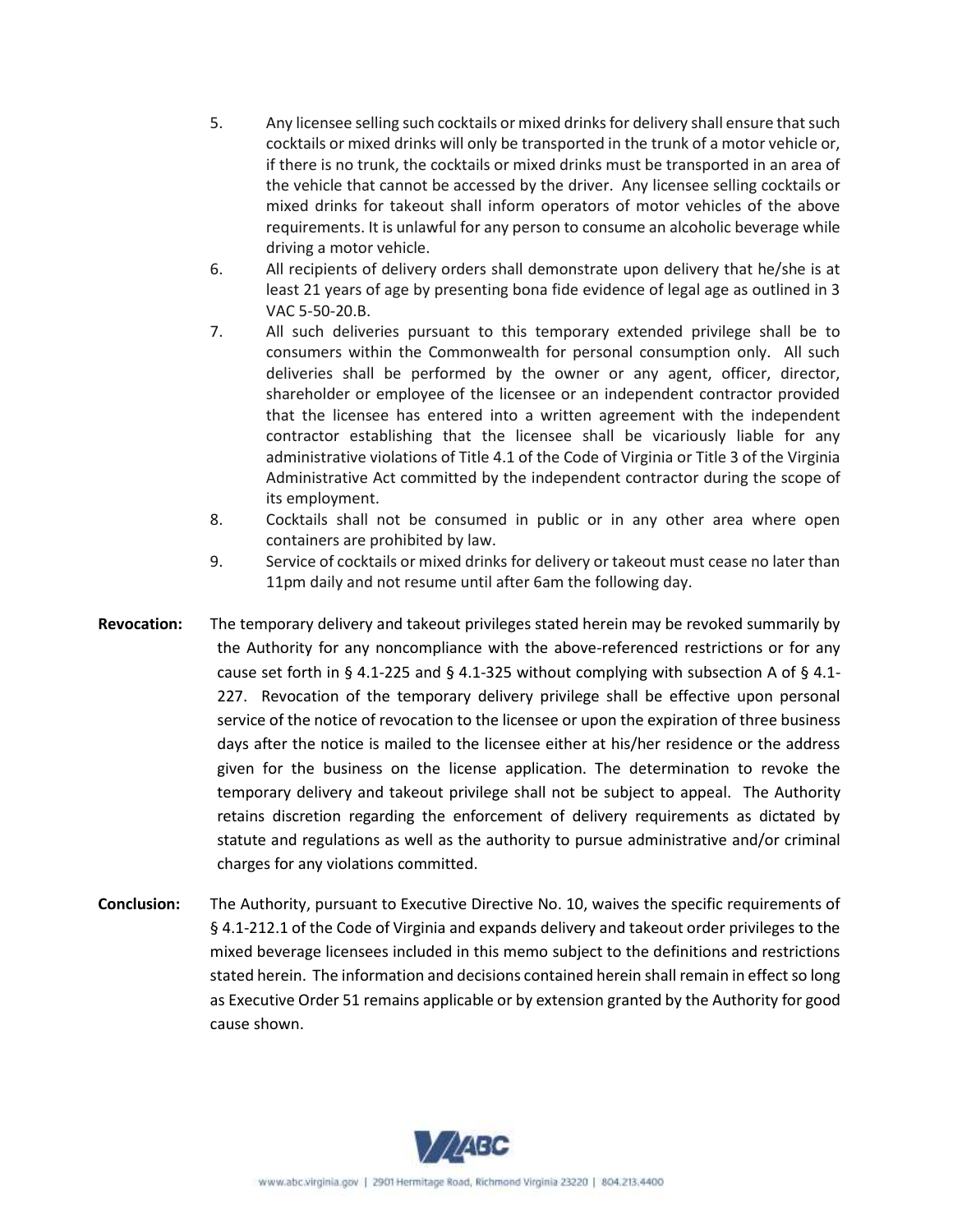## **Topic 14: (04/20/20) ABC response to deferred exchange of product by beer wholesale licensees to significantly impacted retailers.**

**Purpose:** Pursuant to Executive Order 51 dated March 12, 2020, the Virginia Alcoholic Beverage Control Authority is offering the following opinion in regard to 3VAC5-30-10.

**Background:** Currently under Virginia Regulation a manufacturer, importer, bottler, broker, or wholesaler, or its representative, may not sell or offer to sell alcoholic beverages to a retailer with the privilege of return, except for ordinary and usual commercial reasons as set forth below:

a. Products defective at the time of delivery may be replaced;

b. Products erroneously delivered may be replaced or money refunded;

c. Products of which a manufacturer or importer discontinues production or importation may be returned and money refunded if no lawful exchange under subdivision 3 g of this subsection is available and if prior written approval is provided by the board;

d. Resalable draft beer may be returned and money refunded;

e. Products in the possession of a retail licensee whose license is terminated by operation of law, voluntary surrender or order of the board may be returned and money refunded upon permit issued by the board;

f. Products which have been condemned and are not permitted to be sold in this Commonwealth may be replaced or money refunded upon permit issued by the board; or

g. Alcoholic beverages may be exchanged on an identical quantity and brand basis for quality control purposes. Where production of the product has been discontinued, the distributor may exchange the product for a product from the same manufacturer on an identical quantity and comparable wholesale price basis. Any such exchange shall be documented by the word "exchange" on the proper invoice.

**Held:** The Authority acting under the abilities granted within Executive Order 51 has made the decision to grant this one time exception to allow a deviation from the regulation in which beer wholesalers may pick up beer products for quality control purposes from on or off premises licensees who have been significantly impacted by the Novel Coronavirus (COVID-19) such that they have closed their business or seen a dramatic reduction in their

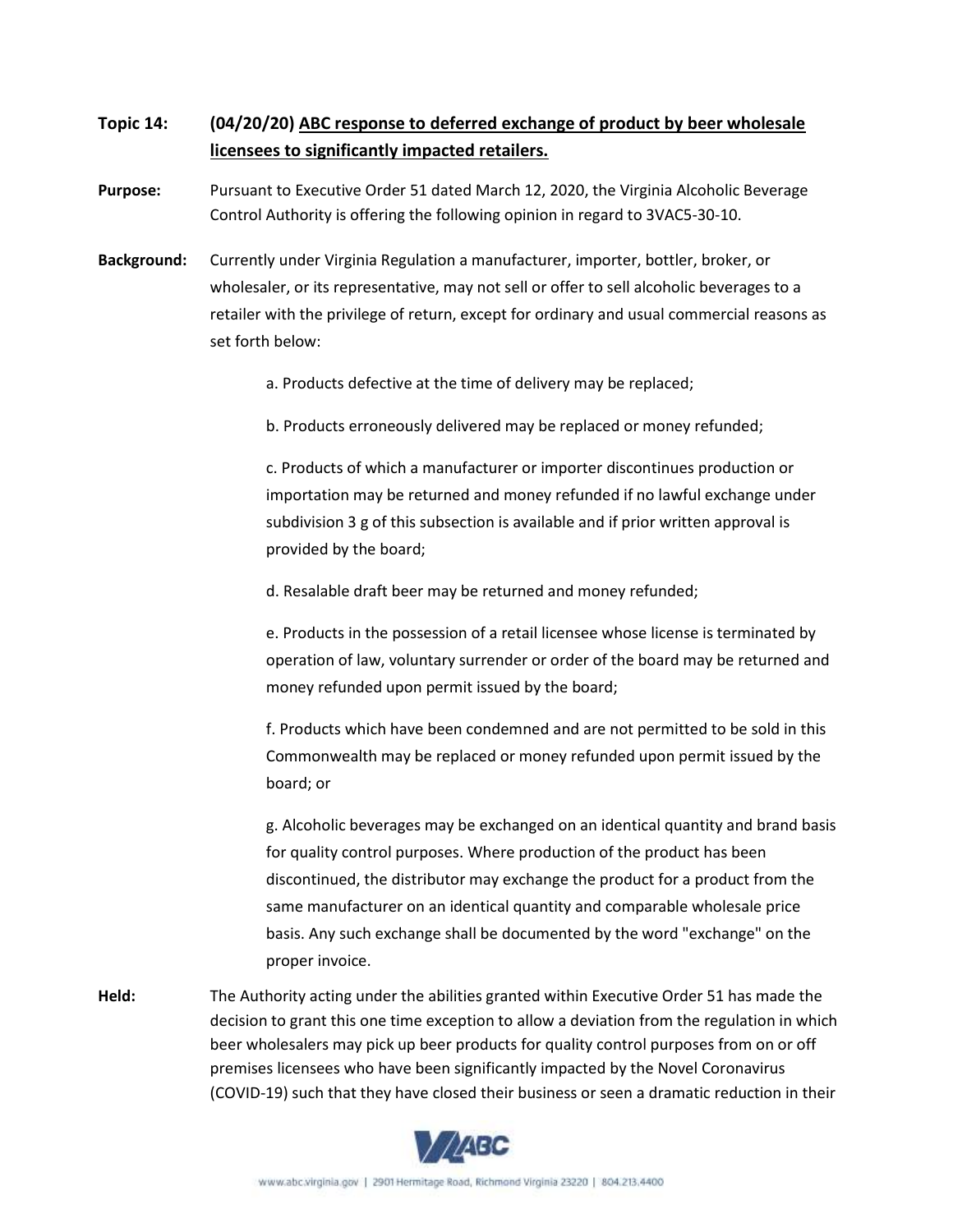primary business activity. Any exchange associated with a pickup from those licensees affected by COVID 19 may be exchanged pursuant to Virginia regulation for quality control purposes.

The full exchange must occur not later than 45 days after the earlier of the following two dates: expiration or rescission of Executive Order 51 or Executive Order 53,

Any such exchange procedure shall be documented by the wholesaler on the proper invoice indicating that the exchange shall occur before or at 45 days after the earlier of the following two dates: the expiration or rescission of Executive Order 51 or Executive Order 53;

The invoice should document that the exchange is not valid for a cash refund to the retailer unless the license is terminated by operation of law, voluntary surrender or order of the board as such money may be refunded upon permit issued by the board;

If the product that is being exchanged is no longer produced whereas a situation exists that the manufacturer of that product to be exchanged is no longer in operation, then the wholesaler may either refund money to the retailer for the products that have already been picked up or substitute a brand from another manufacturer at an equal price and quantity to complete the exchange. The topic in this document will serve as prior written approval from the Authority for this particular situation. This exchange shall also be documented on the proper invoice showing the final outcome.

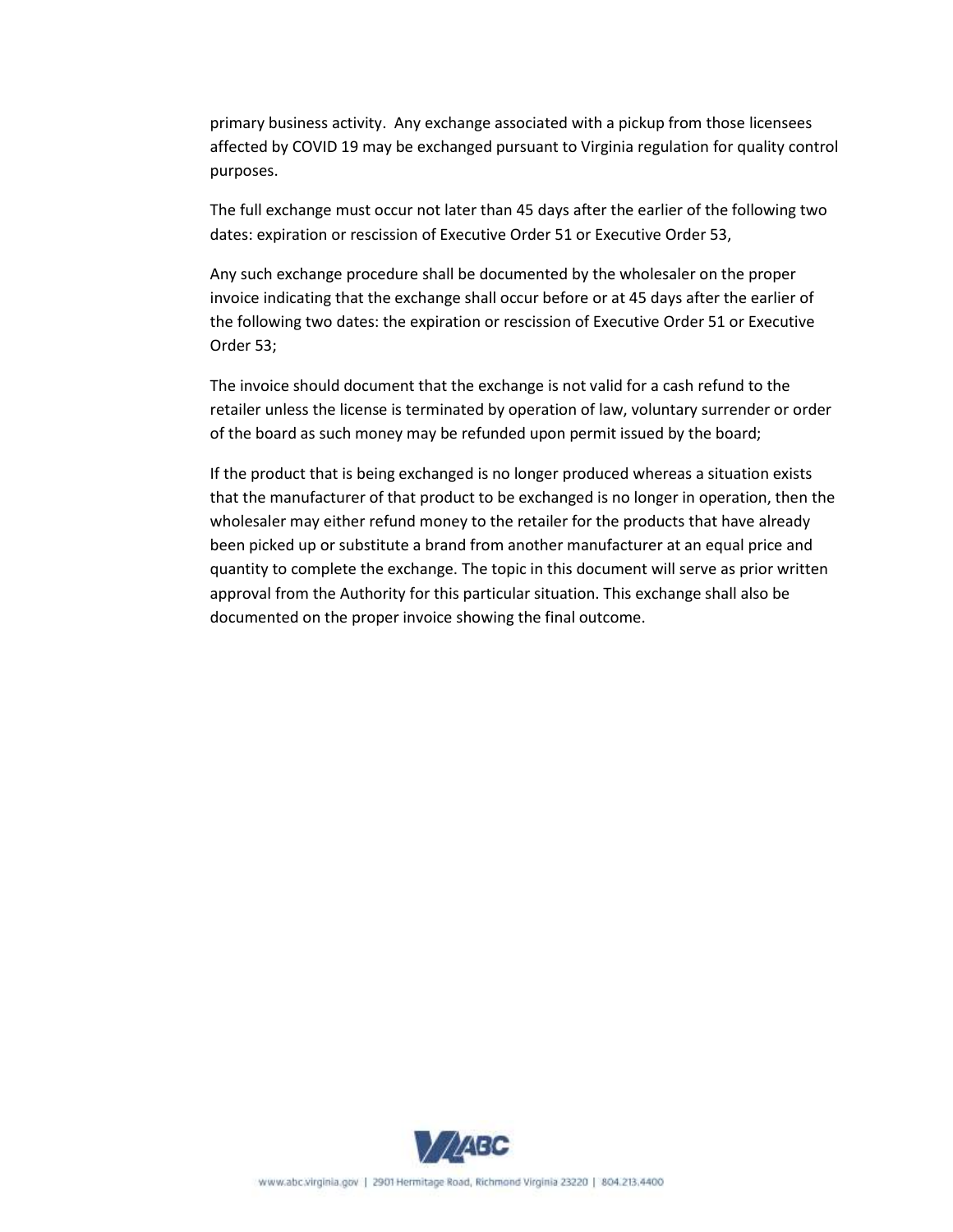## **Topic 15: (04/23/20) ABC response to licensed breweries utilizing the licensed premises to manufacturer hand sanitizer.**

**Purpose:** Pursuant to Executive Order 51 dated March 12, 2020, the Virginia Alcoholic Beverage Control Authority is offering the following opinion in regard to 3VAC5-70-60.

**Background:** Currently in Virginia, a brewery may only manufacturer beer on its licensed brewery premises.

> § 4.1-200; Exemptions for licensure allows the manufacture, sale and delivery or shipment of toilet, medicinal and antiseptic preparations and solutions not intended for internal human use nor to be sold as beverages.

> § 4.1-100 defines alcohol as "Alcohol" means the product known as ethyl or grain alcohol obtained by distillation of any fermented liquor, rectified either once or more often, whatever the origin, and shall include synthetic ethyl alcohol, but shall not include methyl alcohol and alcohol completely denatured in accordance with formulas approved by the government of the United States.

**Held:** The Authority acting under the abilities granted within Executive Order 51 has made the decision to grant this one time exception to allow brewery premises to be used for manufacturing hand sanitizer to help meet the demand for this product during the COVID-19 emergency. In addition to the requirements contained within this guidance document, breweries shall adhere to all federal guidelines produced for the making of hand sanitizer. All other Virginia Alcoholic Beverage Control laws and regulations apply to these manufacturers.

> The Authority will permit the licensed beer manufacturer to utilize the brewery premises and manufacturing equipment for the manufacturing of hand sanitizer under the following:

- 1) Only the licensee of the manufacturing premises is permitted to engage in the manufacturing of hand sanitizer pursuant to this topic.
- 2) The manufacturer shall provide in writing at least 48 hours advance notice to their assigned ABC Special Agent explaining the dates and times a brewery premises will be utilized for manufacturing hand sanitizer and/or the resuming of beer manufacturing.
- 3) The business must establish and utilize a method of visual cues to indicate which type of manufacturing is using the shared equipment at the time it is utilizing such. The business will also maintain all records associated with the manufacturing and distribution of hand sanitizer and all other records in accordance with federal and state requirements.

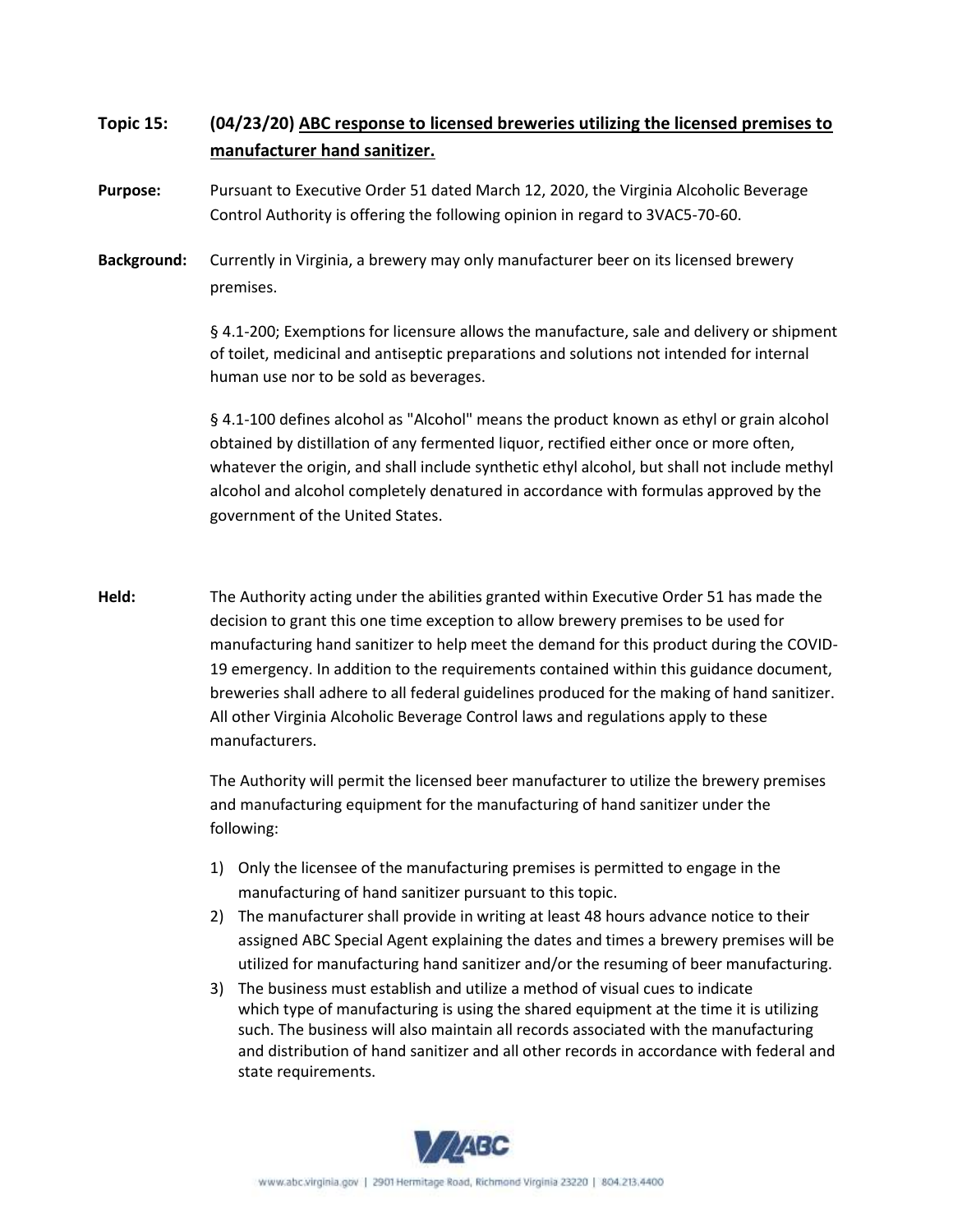- 4) This permission will cease after the earlier of the following two dates: expiration or rescission of Executive Order 51 or Executive Order 53.
- 5) The brewery must use bulk industrial alcohol and not spirits for the manufacturing of the hand sanitizer.
- 6) Any specific alcohol products used for the manufacturing or manufactured hand sanitizer shall be removed from the brewery premises within 48 hours after the expiration or rescission of either Executive Order 51 or Executive Order 53.
- 7) During this COVID-19 emergency, the Authority will allow an active brewery license to serve as an industrial alcohol permit as long as all the requirements contained within this guidance topic are followed.

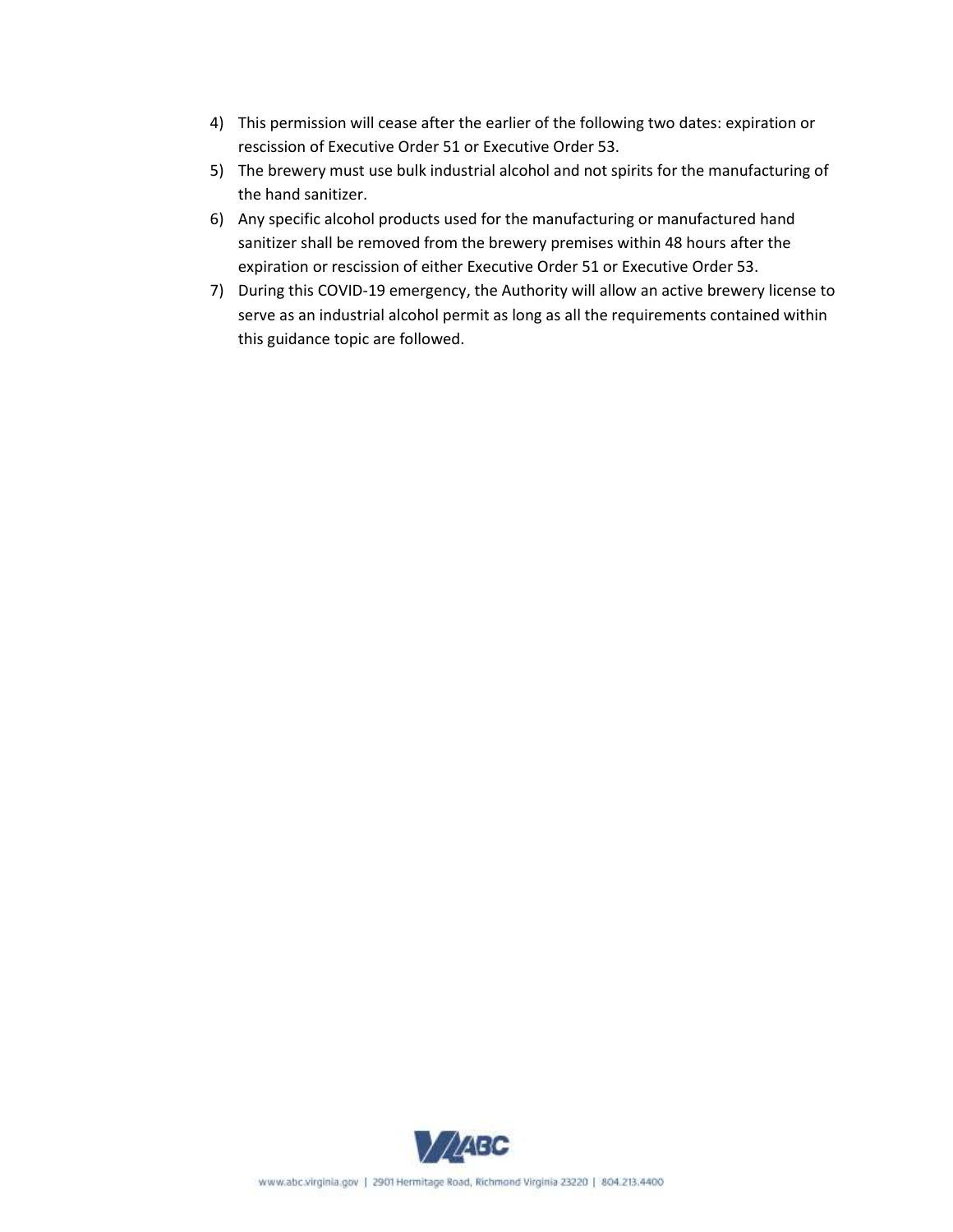#### **Topic 16: (05/13/20) ABC Response to Temporary Approval of Outside Dining Areas**

- **Purpose:** Pursuant to Executive Order 51 dated March 12, 2020, the Virginia Alcoholic Beverage Control Authority is offering the following opinion in regard to the temporary approval of outside dining areas in conjunction with Executive Orders 61 and 62.
- **Background:** The Authority is creating this accelerated process for receiving requests for outside dining areas. Any outside dining areas previously approved by the Authority remain in effect and are not subject to this expedited process and required listed conditions. Any licensee that does not qualify for the expedited process or meet the required conditions, may make application through the normal process by contacting your local ABC enforcement office. Since these requests will take additional resources and due to the anticipated volume of submissions, the approval of these requests could experience longer processing times.
- **Held:** The Authority acting under the abilities granted within Executive Order 51 and Virginia Regulation has made the decision to create this accelerated process for receiving and processing requests for outside dining areas. The Authority will allow the temporary expansion of outside dining rooms or areas only until the expiration of EO 61 and EO 62 under the following conditions:
	- 1. All requirements specified under **EO 61** and **EO 62** are followed. Licensees located within the Counties of Arlington, Fairfax, Loudoun, and Prince William, and the Cities of Alexandria, Fairfax, Falls Church, Manassas, Manassas Park, as well as the Towns of Dumfries, Herndon, Leesburg, and Vienna (Northern Virginia Region) shall become eligible for this process on May 29, 2020 or as may be extended by further Executive Order.
	- 2. The licensee receives written approval for use of the temporary outside dining area from the locality where the business is located.
	- 3. The area, or areas, need not be covered under the licensee's lease; however, if not, the licensee must have written approval from the owner of the property to have exclusive control over the area(s), with the expressed permission to the Virginia Department of Health and any other regulatory agency for entry and inspection into the outside area(s).The area(s) must be contiguous to the licensee's leased premises. (If the area is not contiguous, it shall be within **100 feet** of the licensed premises. Such noncontiguous designated areas shall not be approved for any retail license issued pursuant to subdivision A 5 of § [4.1-201.](https://law.lis.virginia.gov/vacode/4.1-201/)
	- 4. The licensee shall provide a diagram of the outdoor dining area to the Authority.
	- 5. The licensee shall provide items 2-4 to their assigned ABC agent before the licensee may utilize the temporary outside dining area. Once items 2-4 are sent to the ABC agent and an **"acknowledgement of receipt"** is received by the licensee, the licensee may begin using the area pending final approval or disapproval by the Authority.